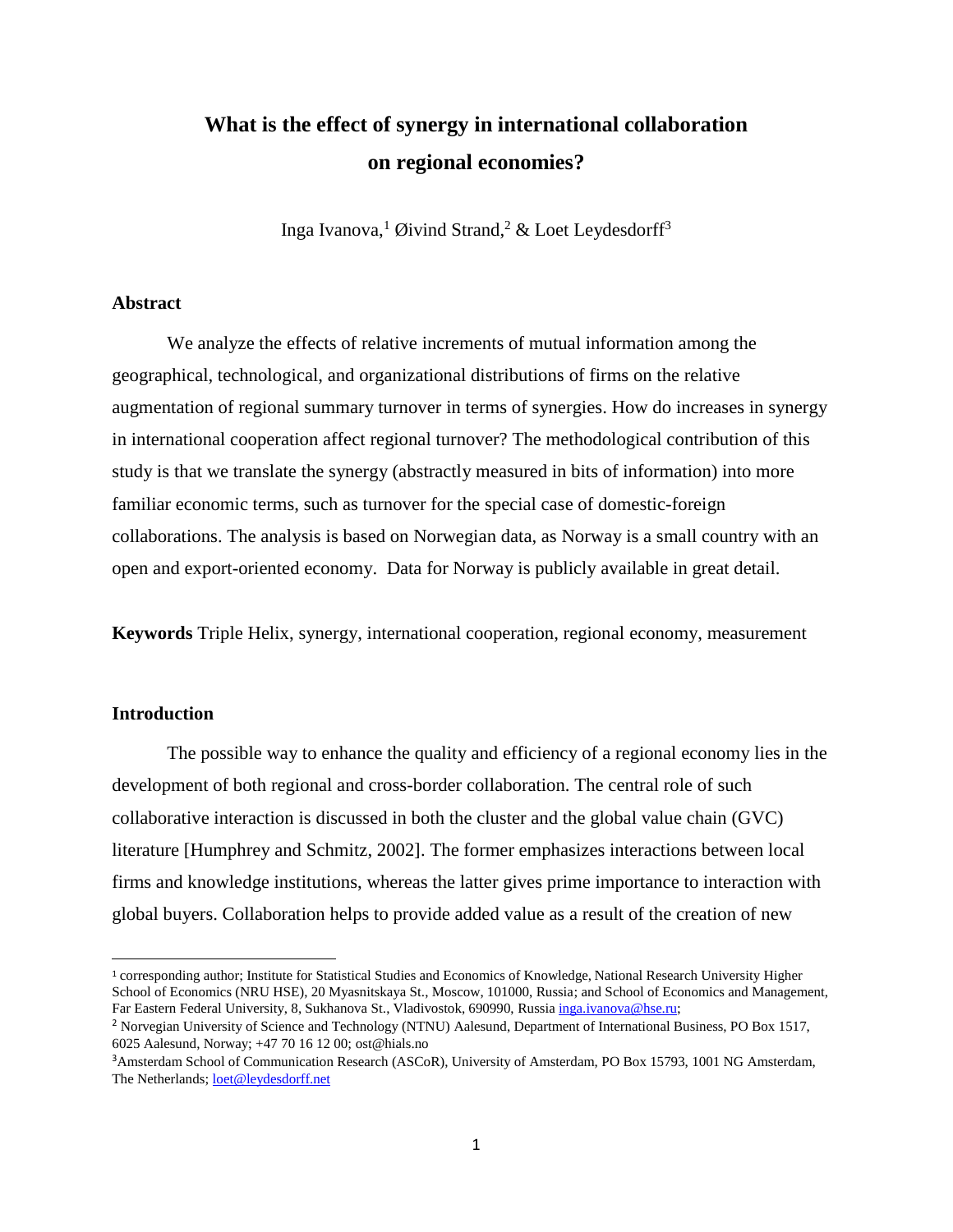products and market services. The core of a region's economic success is dependent on the quality of its innovation system and the ability for firms located in the region to sustain competitive advantages [Maskell and Malmberg, 1999 a, b] in an economy dominated by global value chains [Gereffi and Lee, 2012; 2016].

The concept of regional innovation systems [Cooke, 1992] was articulated in reaction to the concept of national systems of innovations [Freeman, 1987; Lundvall, 1988; 1992], but is relatively new as a metaphor used at the level of policy making [Cooke & Memedovic, 2003]. Systems of innovations can be analyzed in terms of the Triple Helix (TH) model of innovations [Leydesdorff & Etzkowitz, 1996]. The TH metaphor links economics, sociology, and innovation theory by studying the network of institutional relations among universities, industries, and governmental agencies.

A TH innovation system comprises interactions among three major institutions – science, government, and industry – which are responsible for economic development. In innovative regions, a strong and constant interaction among these actors is assumed. The interactions are especially important for cross-border regions which wish to enhance their innovation performance [Lundquist & Trippl, 2013].

In this study, the TH system of relations is considered an eco-system that can be more or less synergetic relative to the interactions among agents. A measure for synergy is provided by the mutual information in three (or more) dimensions [Yeung, 2008]. Mutual information can be calculated using the TH indicator, which was first developed for interactions among geographical, technological, and organizational distributions [Leydesdorff *et al*., 2006]. The TH indicator is based on information theory and enables us to measure the synergy of a TH system in terms of bits of information. However, an economist may have difficulties understanding what the bits of information would mean in more familiar economic terms (cf. Theil, 1972), such as the ones used to determine the level of territorial economic development, that is, the aggregate turnover of all the enterprises in a territory. This study is an attempt to answer this question.

The economic potential of regions can be augmented by technological development. Technology transfer can be considered a means for maximizing the potential of technologies. Transferred technologies can be considered complements to the economic structure, socioeconomic institutions and innovative capabilities of regions. Newly acquired technologies create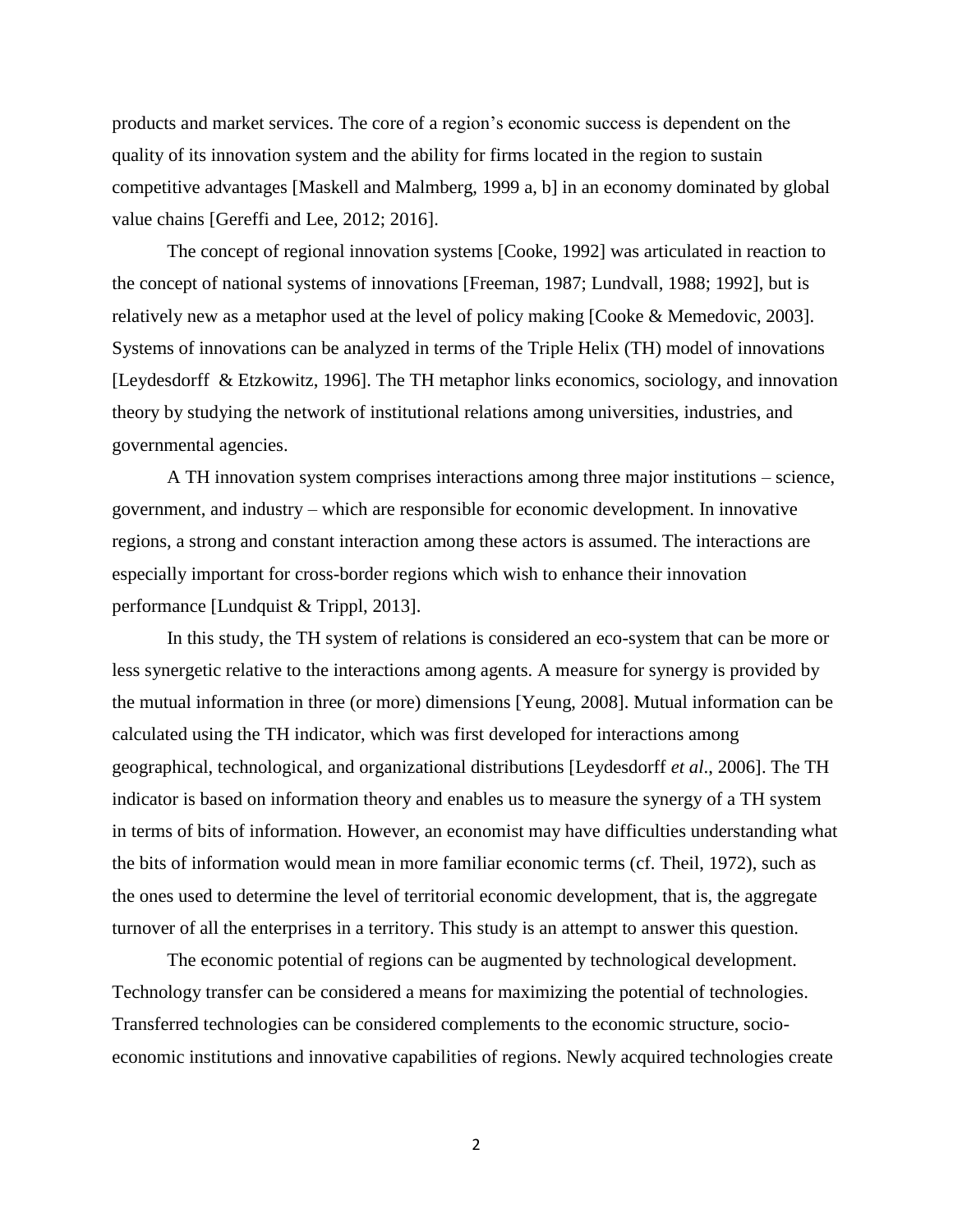room for new combinations and new markets, and are often seen as the main driver of crossborder collaboration [Van Den Broek & Smulders, 2013].

New technologies can be transferred as a part of foreign participation in domestic firms. Foreign participation is often a result of the emergence of global value chains, established by multinational corporations in order to enhance their profit margin [Gereffi, 1994]. Firms with foreign participation can contribute to regional development. The net value of products and services produced with the transferred technologies can be considered as additional input to cross-border markets. One of the core questions which policy makers responsible for the economic development of regions have to answer can be formulated as follows: should more attention be paid to generating synergy in international collaboration or in the domain of domestic firms? What would enhance efficiency in the development of regional economies? The research question of the present study is an attempt to answer this question on the basis of the TH approach.

# **Method and data**

Data at the aggregated level for foreign ownership of firms at a county level was taken from Statistics Norway. Firm level data on domestic and foreign ownership and their turnover for two Norwegian regions – Møre og Romsdal and Sør-Trøndelag – were constructed based on data from the PureHelp<sup>4</sup> database (on municipality number, NACE code, number of employees, and turnover) and Proff<sup>5</sup> database (for ownership data). The databases were manually matched for the 500 firms with highest turnover in the counties and data for each company was transferred to Excel files. The records include municipality code, NACE code, size code, turnover (in Norwegian Kroner (NOK)), type of ownership, also international and national turnover for the actual company. A level of at least 20% foreign ownership is used as cutoff for indicating foreign ownership.

We use high-level aggregation of the ISIC/NACE categories, listed in Appendix A, [Eurostat, 2008] to differentiate the firms with respect to the technological dimension. The organizational dimension is subdivided into eight groups, according the number of employees:

 $\overline{a}$ 

<sup>4</sup> [www.purehelp.no](http://www.purehelp.no/)

<sup>5</sup> [www.proff.no](http://www.proff.no/)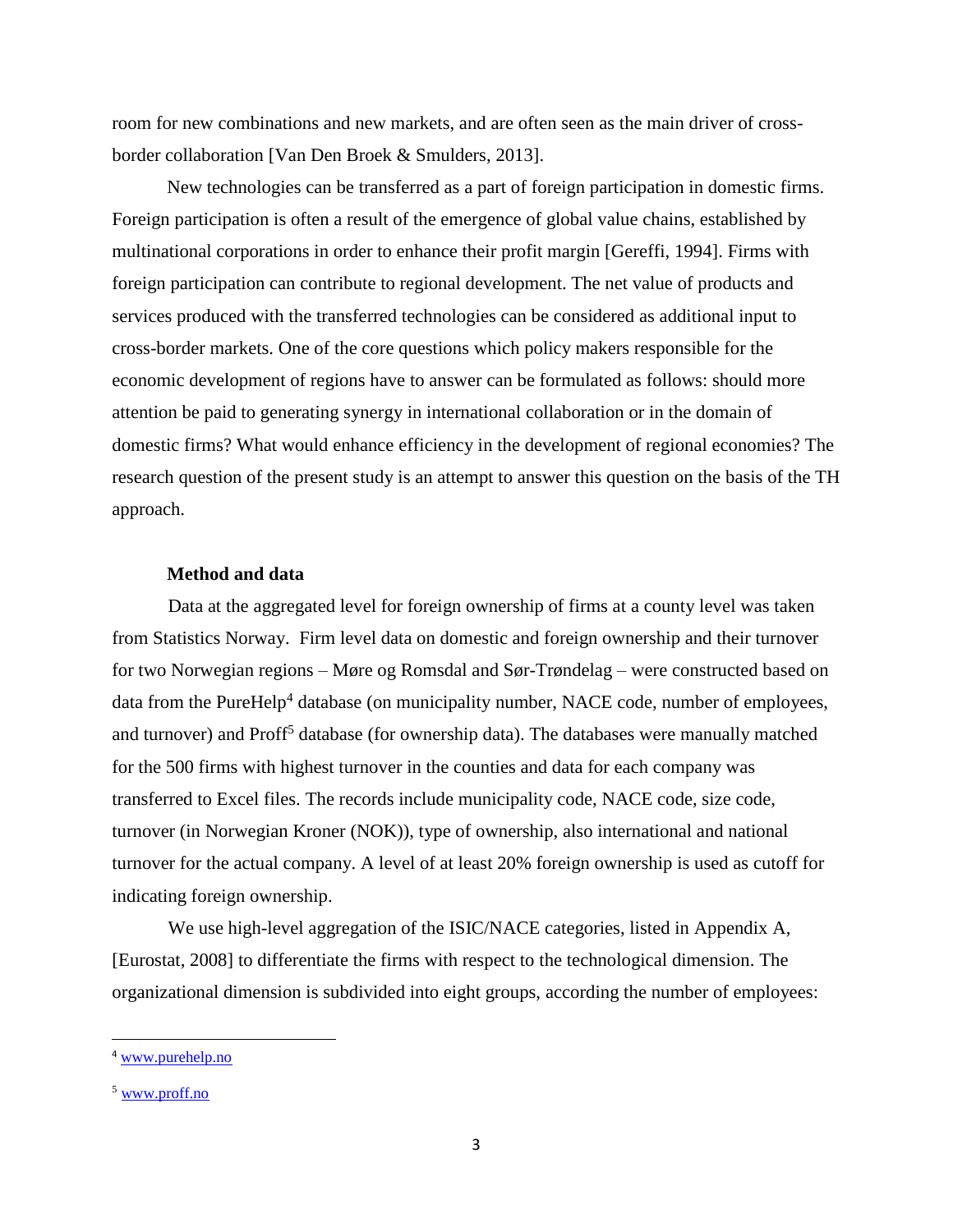zero employees; 1-4 employees; 5–9 employees; 10–19 employees; 20–49 employees; 50–99; 100–249; >250 employees. Firms with different sizes can be expected to have different organizational structures, business models, and economic dynamics [Blau and Schoenherr, 1971].

Mutual information in three dimensions – geographical, organizational, and technological – at national and regional levels has been calculated for a number of countries, such as the Netherlands [Leydesdorff, Dolfsma, & Van der Panne, 2006], Germany [Leydesdorff & Fritsch, 2006], Hungary [Lengyel & Leydesdorff, 2011], Sweden [Leydesdorff, & Strand, 2013], Norway [Strand & Leydesdorff, 2013], Russia [Leydesdorff, Perevodchikov, & Uvarov, 2015]. Mutual information is defined in the following manner [Abramson, 1963; Ashby, 1964]:

$$
T_{GOT} = H_G + H_O + H_T - H_{GO} - H_{GT} - H_{OT} + H_{GOT}
$$
 (1)

Here  $H_i$ ,  $H_{i,j}$ ,  $H_{i,j,k}$  are corresponding Shannon entropy measures (indices *i*, *j*, *k* stand for *G, O, T*):

$$
H_i = -\sum_i p_i \log p_i
$$
  
\n
$$
H_{ij} = -\sum_i p_{ij} \log p_{ij}
$$
  
\n
$$
H_{ijk} = -\sum_i p_{ijk} \log p_{ijk}
$$
\n(2)

And probabilities:  $p_i$ ,  $p_{ij}$ ,  $p_{ijk}$  are defined as the ratio of the number of firms in the corresponding subdivision to the total number of firms in a region. For example,  $p_G = \frac{n_G}{N}$  $\frac{\iota_G}{N}$ , where  $n<sub>G</sub>$  is the number of firms in the municipality with index *G*, and *N* is the total number of firms in the county, to which the municipality with index *G* belongs, etc.

 $T_{GOT}$  is a signed information measure [Yeung, 2008] and consequently cannot be considered Shannon-type information [Krippendorff, 2009]. The case when this information measure is negative can be interpreted as reduction of uncertainty that prevails at a systems level.

Leydesdorff and Ivanova, [2014] conceptualized  $T_{GOT}$  as mutual redundancy originating in positionally differentiated inter-human communication systems. Positional differentiation of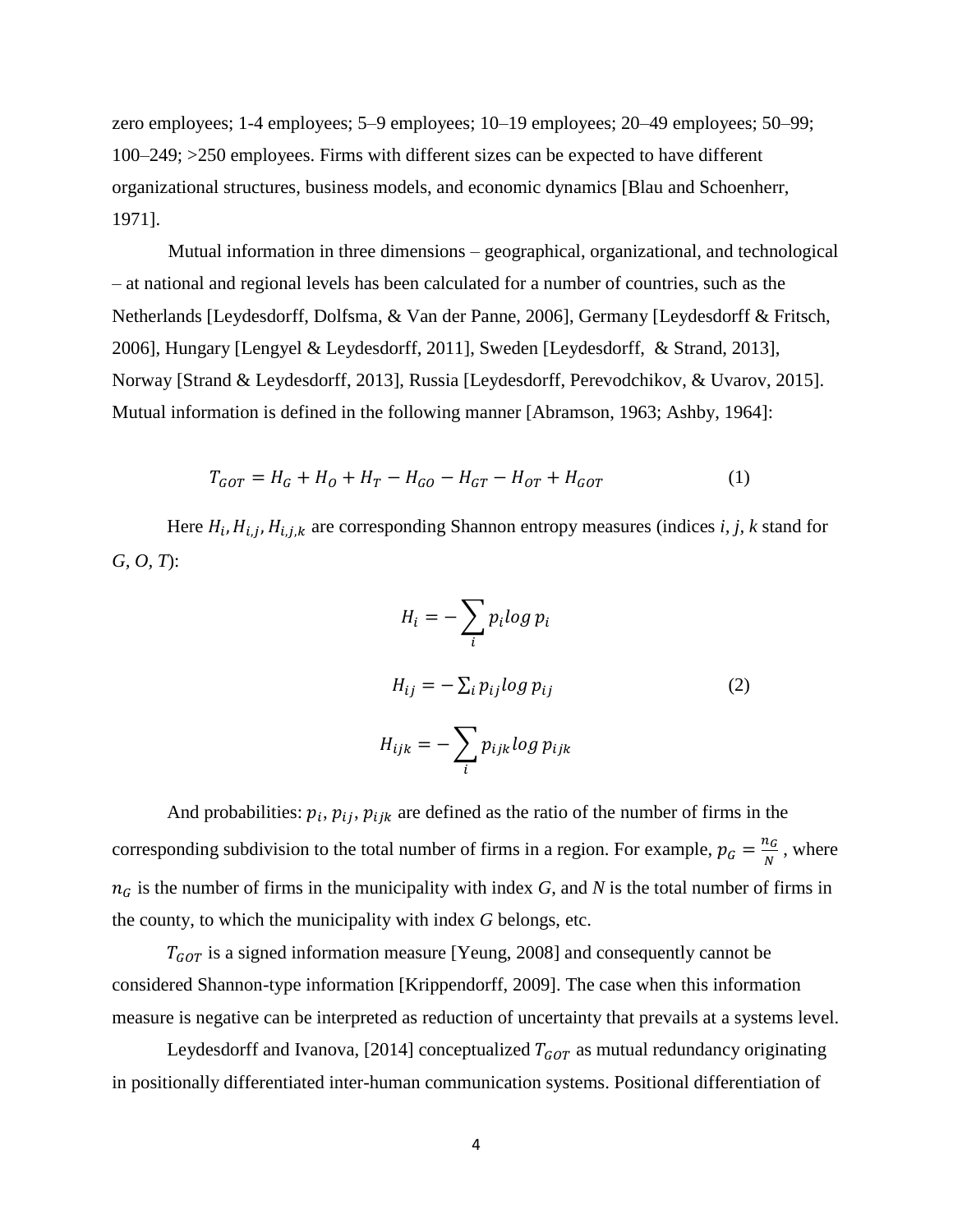communication systems in relation to one another means that systems possess different sets of communication codes which are used to supply meaning to the information. Mutual redundancy measures the surplus of options that are generated when meaning processing systems communicate in terms of informational exchange. This surplus of options itself increases the overall uncertainty. However, if the resulting redundancy is negative uncertainty is decreased. The larger this decrease of uncertainty, the more "synergetic" or "coherent" is the interaction among the communicating systems. In other words, negative valued  $T_{GOT}$  can also be called the synergy in interactions.

Ternary synergy among geographical, technological, and organizational distributions  $T_{GOT}$  can be calculated for all the regional firms, including nationally owned and those with foreign participation, and separately for the national firms only  $(T_{GOT}^{nat})$ . Here synergy for the firms with foreign participation only is defined as a difference between summary synergy and a synergy generated by domestically owned firms:

$$
T_{GOT}^{int} = T_{GOT} - T_{GOT}^{nat} \tag{3}
$$

The term  $T_{GOT}$  accounts for synergy formed purely by international firms and nationalforeign interactions, and the term  $T_{GOT}^{int}$  comprises synergy formed exclusively by firms with foreign participation. Inputs from national, international, and interaction synergy can thus be explicitly distinguished. For example,  $H_G$ , which is defined as:

$$
H_G = -\sum_{G} \frac{n_G^{nat} + n_G^{int}}{N} \log \frac{n_G^{nat} + n_G^{int}}{N}
$$
(4)

can be re-written in the form:

$$
H_G = -\sum_G \frac{n_G^{nat}}{N} \log \frac{n_G^{nat}}{N} - \sum_G \frac{n_G^{nat}}{N} \log \left(1 + \frac{n_G^{int}}{n_G^{nat}}\right) - \sum_G \frac{n_G^{int}}{N} \log \frac{n_G^{int}}{N} - \sum_G \frac{n_G^{int}}{N} \log \left(1 + \frac{n_G^{int}}{n_G^{int}}\right) = H_G^{nat} + H_G^{int} + \widetilde{H}_G
$$
 (5)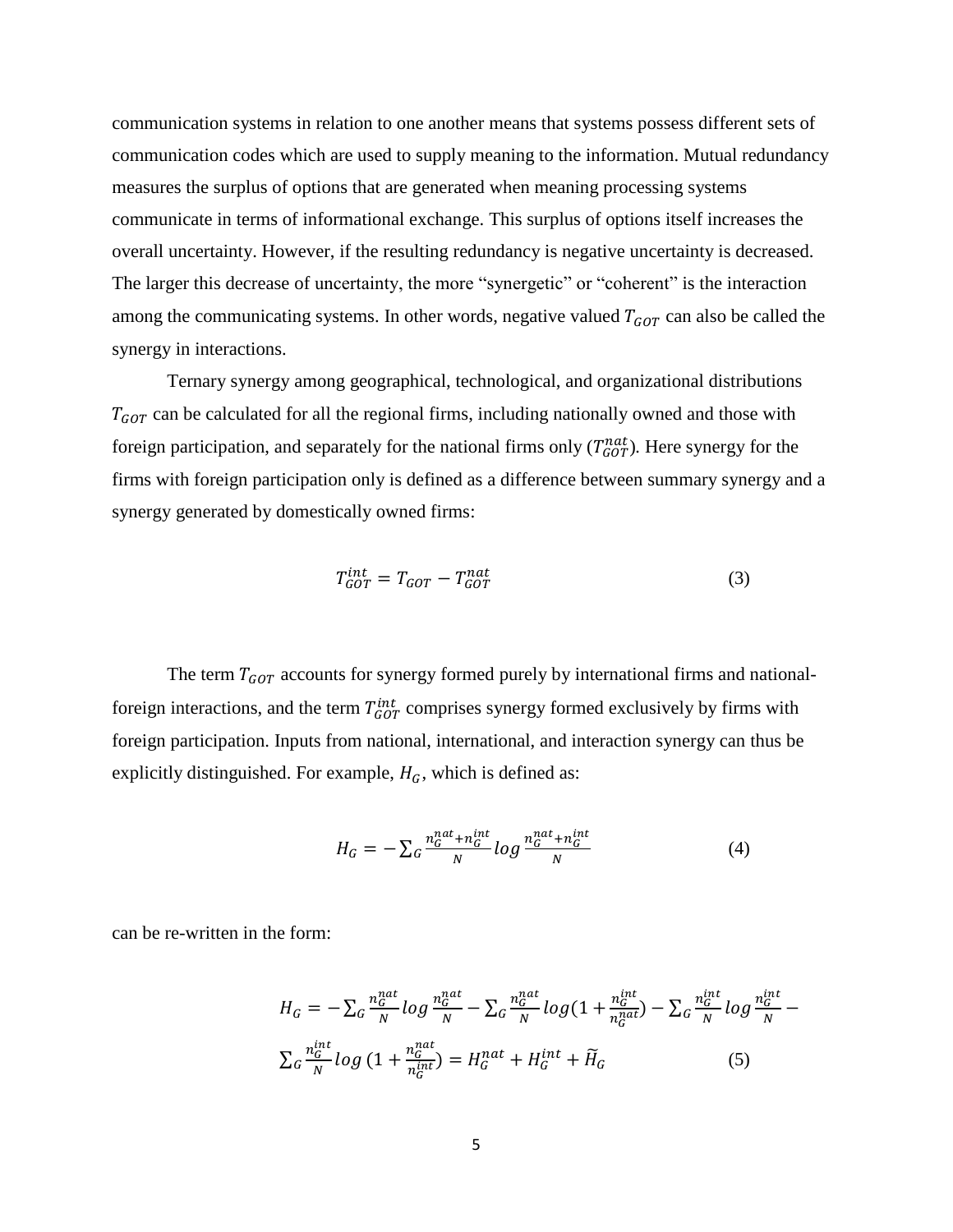here  $H_G^{nat}$ :

$$
H_G^{nat} = -\sum_G \frac{n_G^{nat}}{N} \log \frac{n_G^{nat}}{N}
$$
 (6)

is the input of domestic owned firms,  $H_G^{int}$ :

$$
H_G^{int} = -\sum_G \frac{n_G^{int}}{N} \log \frac{n_G^{int}}{N} \tag{7}
$$

refers to contribution of firms with foreign participation, and  $\widetilde{H}_G$ :

$$
\widetilde{H}_G = -\sum_G \frac{n_G^{nat}}{N} \log\left(1 + \frac{n_G^{int}}{n_G^{nat}}\right) - \sum_G \frac{n_G^{int}}{N} \log\left(1 + \frac{n_G^{nat}}{n_G^{int}}\right) \tag{8}
$$

accounts for the interaction between national and international dimensions. Analogously, one can distinguish among national, foreign, and interaction inputs for all entropy terms described in Eq. 2. Correspondingly, the summary synergy can be written as net inputs of national ( $T_{GOT}^{nat}$ ) and international ( $T_{GOT}^{int}$ ) dimensions plus interaction term ( $\tilde{T}_{GOT}$ ):

$$
T_{GOT} = T_{GOT}^{int} + T_{GOT}^{nat} + \tilde{T}_{GOT}
$$
 (9)

We define the contribution of the firms with foreign participation as net input of international dimension plus an interaction term, since the presence of firms with foreign participation is responsible for interactions:

$$
T_{GOT}^{int} = T_{GOT}^{int} + \tilde{T}_{GOT}
$$
 (10)

Firms with foreign participation can be attributed to international collaboration. Accordingly, the turnover of firms with foreign participation, (international turnover  $R_{int}$ ), is a fraction of summary turnover (R). The ratio of international to summary turnover can be interpreted as the share of international collaboration activities in the total regional turnover.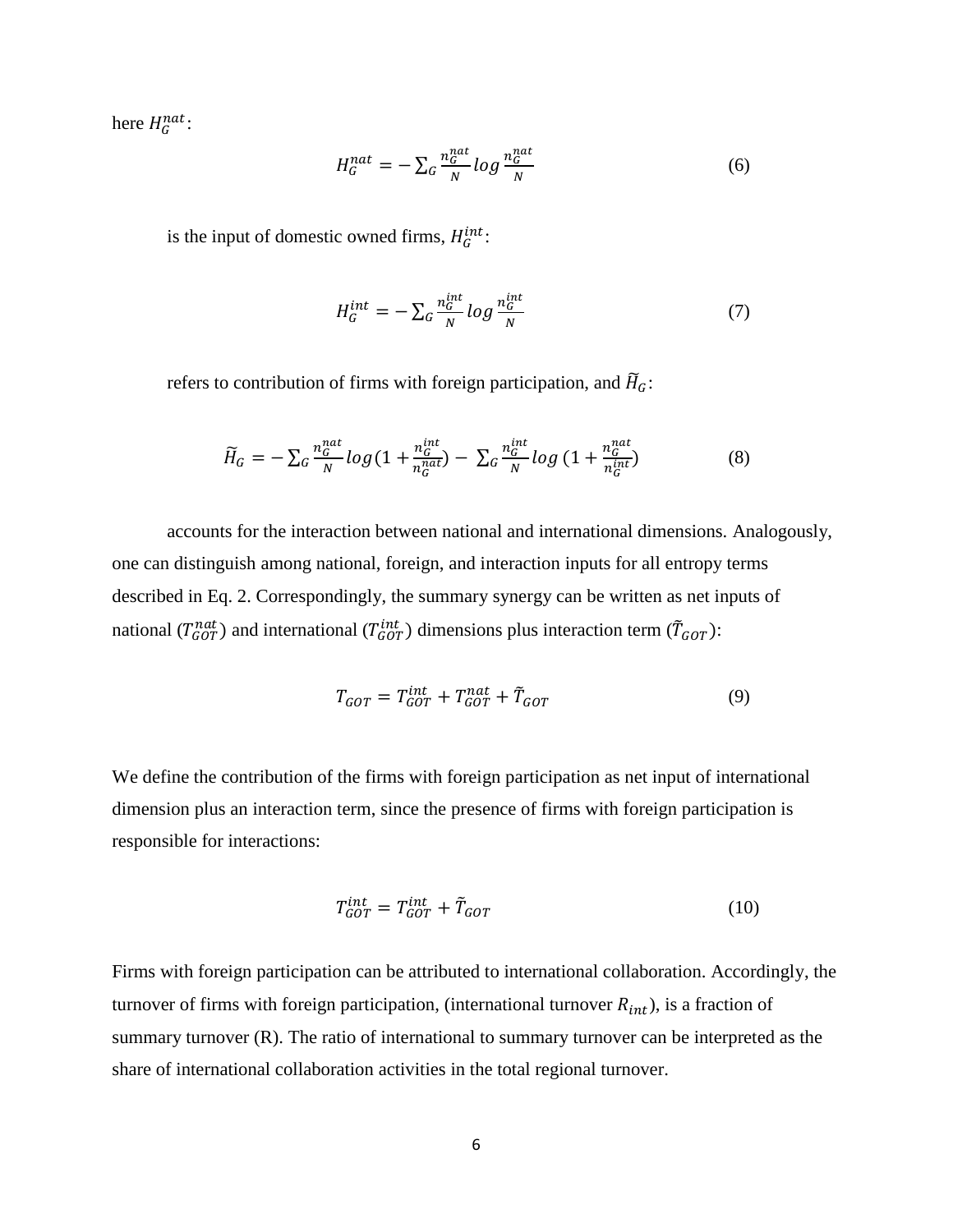The ratio  $T_{GOT}^{int}/T_{GOT}$  as a function of  $R_{int}/R$  can vary between 0 and 1. If there are no firms with foreign participation then all the turnover is generated by domestically owned firms only and  $R_{int}/R = 0$ . In this case all the synergy is also generated by domestic firms and  $T_{GOT}^{int} / T_{GOT} = 0$ . If foreign participation is the case for all the firms then both  $R_{int}/R$  and  $T_{GOT}^{int}$  are equal to unity. Sequential increase in the percentage of foreign-owned firms entails a sequential increase in  $R_{int}/R$  and increase in  $T_{GOT}^{int}/T_{GOT}$ , so that  $R_{int}/R$  and  $T_{GOT}^{int}/T_{GOT}$ vary in the interval  $(0,1)$ . This is true for the case when all the synergies are of the same (negative) sign. Since the synergy is the measure of (regional) innovation system effectiveness, the assumption of all negative synergies means that those accounted for are the only effective innovation systems. In summary, one can assume that the function  $T_{GOT}^{int}/T_{GOT} = f(R_{int}/R)$  is a single value function and can be inverted. So that one can measure relative turnover as a function of relative synergy  $R_{int}/R = F(T_{GOT}^{int}/T_{GOT})$ .

The approximate form of this function is presented as a graph in Figure1. Our assumption is that  $R_{int}/R$  is a smooth and monotone function of  $T_{GOT}/T_{GOT}$ .



Figure 1  $R_{int}/R$  as a line A, convex B, or concave C function of  $T_{GOT}^{int}/T_{GOT}$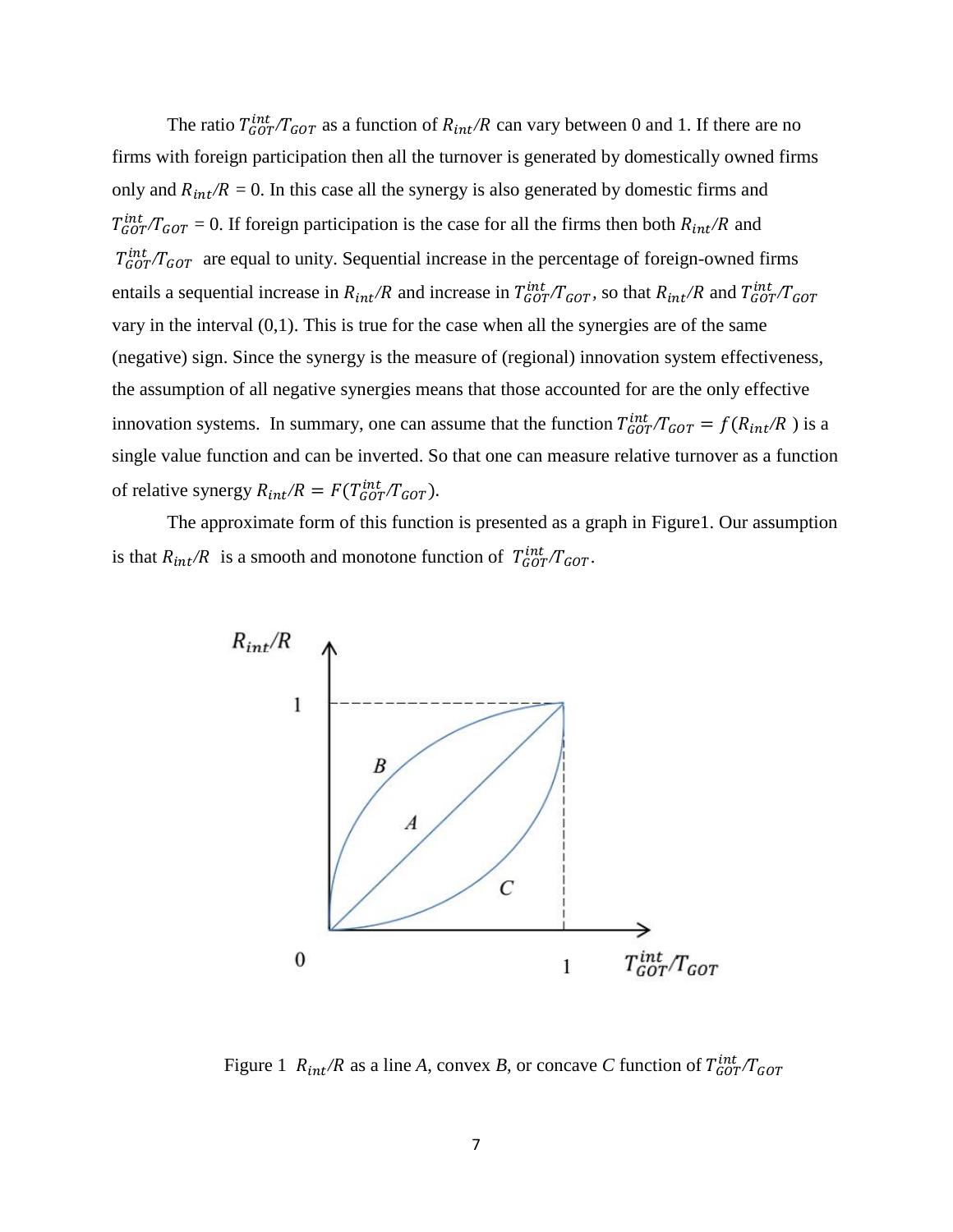The shape of the function indicates the anticipated returns of international collaboration for the development of regional economies relative to aggregate turnover. One can distinguish three possible cases: a linear functional dependence (line *A*), a convex curve (line *B*), and a concave curve (line *C*). The first case would mean that the increment in synergy, conditioned by international collaboration, linearly depends on the turnover generated by internationally owned firms. The convex curve function would indicate that the internationally generated synergy increment is more efficient, in terms of aggregate turnover increase, at the early stages of international collaboration. So one can expect maximum unit return from the intensification of international collaboration at about half of the firms with foreign participation. The concave curve function would signify that the returns of international collaboration grow as this collaboration intensifies, and one can expect maximum unit return when the number of firms with foreign participation is maximized.

In this study, we have used the TH metaphor as a ladder to estimate the returns of international collaboration on regional economic development. We test the model with Norwegian data for two regions. The investigation into the relation between foreign ownership, international networks, and export for Norwegian firms provides support to the hypothesis that foreign ownership gives the firm a stronger international network, which in turn increases the probability for exports [Menon 2012]. However the situation may differ among regions. In a study of the link between TH synergy and foreign ownership in Hungarian firms Lengyel and Leydesdorff [2011], for example, found a weak correlation between foreign-owned firms and regional synergy.

#### **Norwegian geography and economy, some characteristics**

Norway is a sparsely populated country on the west coast of the Scandinavian peninsula. It shares border with Russia and Finland in the north, and Sweden in the east. Norway is amongst the few European countries that are not members of the EU. The economy features a combination of free-market activities and governmental interventions. The country is richly endowed with natural resources - petroleum, hydropower, fish, forest and minerals. The economy is highly dependent on the petroleum sector, which in 2012 accounted for 23% of the value creation in the country [Ministry of Petroleum and Energy, 2012].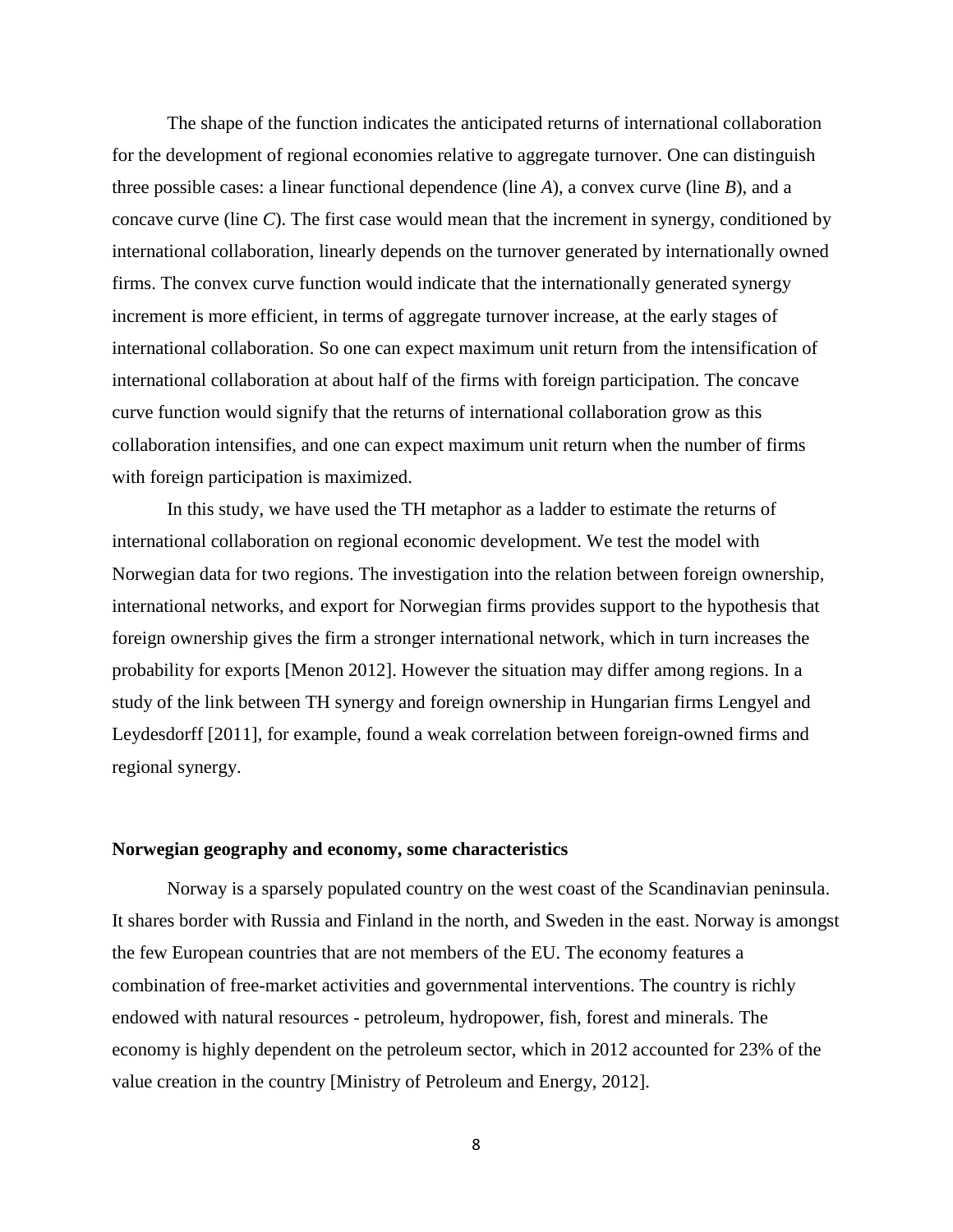Norway is administratively organized at three levels: the central government (NUTS $<sup>6</sup>$  1),</sup> 19 counties (at the NUTS 3 level) and 430 municipalities at the NUTS 5 level. The population is 5 million inhabitants. There are only five urban settlements with a population of more than 100,000 inhabitants: the capital Oslo, Bergen in Hordaland, the Stavanger/Sandnes area in Rogaland, Trondheim in Sør-Trøndelag, and the Fredrikstad/Sarpsborg area in Østfold.

A map of Norwegian counties is given in Figure 2. The capital region surrounding Oslo (county nr. 2) is the most densely populated area of the country. The central government, as well as the major knowledge institutions, are located in Oslo in the southeast. However, the major technical university is located in Trondheim, in the county of Sør-Trøndelag (county nr 16). Finmark in the north has a common border with Russia, Finland, and Sweden. The three most northern and sparsely populated counties have traditionally been dominated by marine related industries, but oil exploration in the Barents Sea have started moving petroleum-related activities from its center in Stavanger in Rogaland further north. Isaksen [2009] investigated the innovation dynamics of six regional clusters in Norway, which are the main industrial centers. He identified a micro system cluster in Vestfold, a systems engineering cluster in Buskerud (Kongsberg), a non-ferrous metal cluster in Oppland (Raufoss), a subsea cluster in Hordaland (Bergen), a maritime cluster in Møre og Romsdal, and an instrumentation cluster in Sør-Trøndelag (Trondheim).

 $\overline{\phantom{a}}$ 

<sup>6</sup> Nomenclature *des* unités territoriales statistiques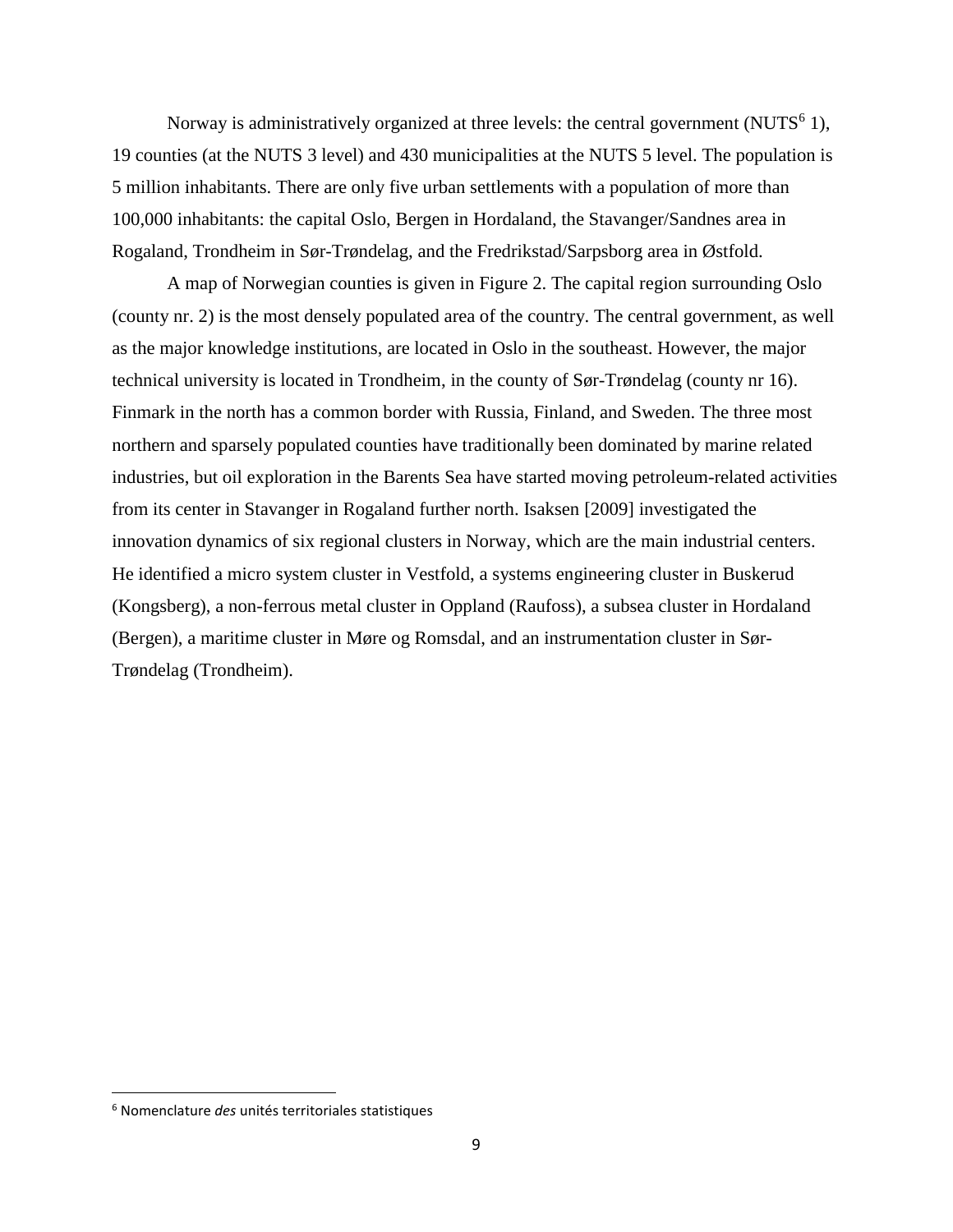

Figure 2 Norwegian counties.

Studies of the characteristics of various regional innovation systems in Norway can be found in Asheim and Isaksen [2002], Isaksen and Onsager [2010], Isaksen and Karlsen [2012], and Strand and Leydesdorff [2013]. The analysis of Triple Helix synergy in Norway shows a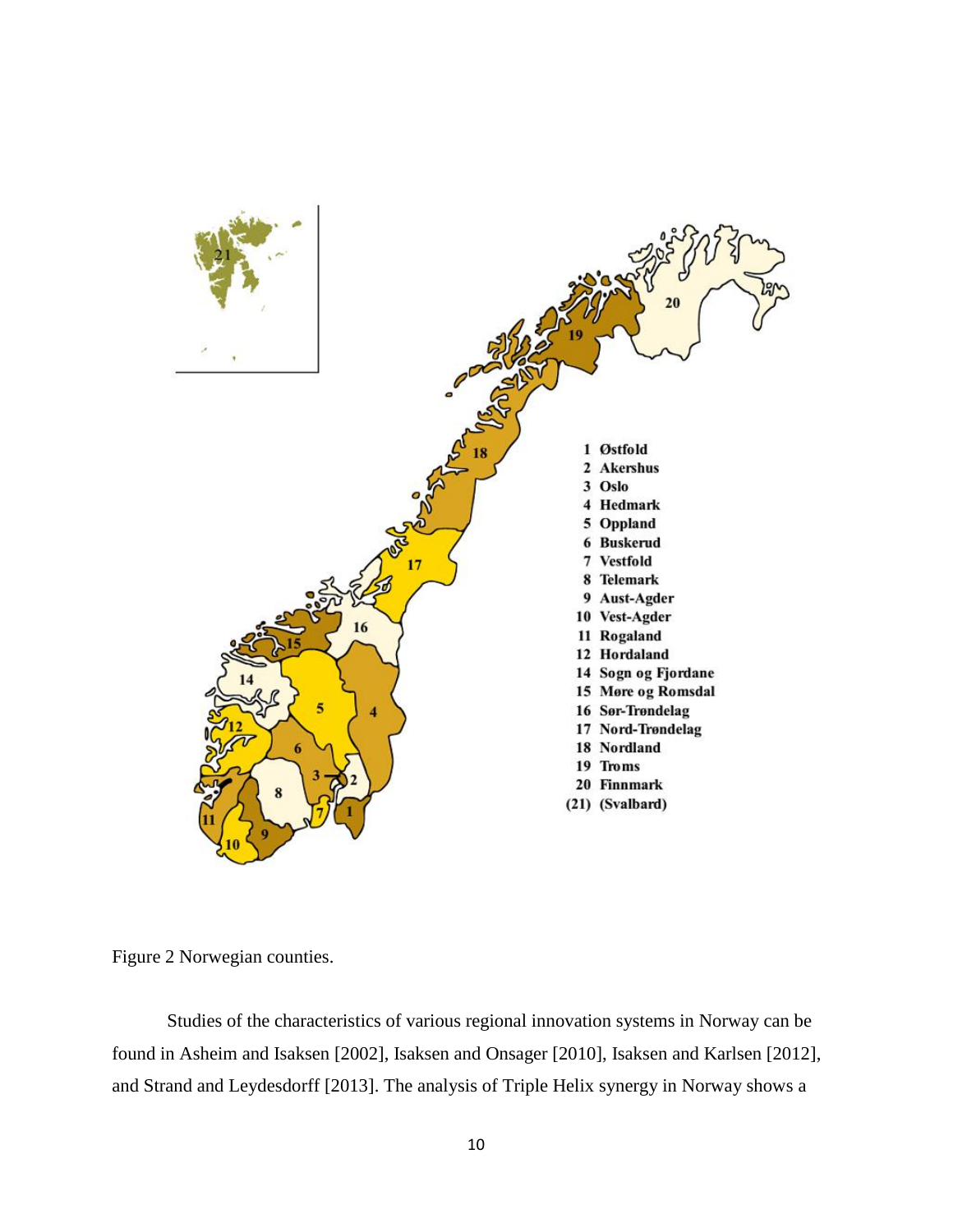high level of synergy in Rogaland, Hordaland, Møre og Romsdal and Nordland. The results for Nordland are not stable over geographical scales.

In this paper we compare two neighbor counties: Møre og Romsdal, with a strong and export-oriented industry and weak knowledge institutions, and Sør-Trøndelag, with strong academic institutions and smaller and more fragmented industry. Møre og Romsdal up until 2016 had three university colleges and less than 700 researchers. Sør-Trøndelag has the main technical university in Norway (NTNU) with close to 6,000 researchers. SINTEF, one of the largest independent research institutes in Scandinavia, with more than 2,000 researchers is also located in Sør-Trøndelag. In 2016, the college in Ålesund merged with NTNU in Trondheim. This university has its main focus on maritime engineering and business.

The industry in Møre og Romsdal is dominated by the maritime and marine sector. Asheim and Grillitsch [2015] have characterized the county as a peripheral manufacturing region, which performs remarkably well economically, despite the lack of strong academic institutions. Frøystad and Nesset [2015] find in their study of maritime suppliers in Møre og Romsdal, that the firms collaborating with global suppliers and customers have higher probability for product innovations, compared to firms collaborating locally. Isaksen [2009] compare the maritime cluster in Møre og Romsdal with the instrumentation cluster in Sør-Trøndelag. The instrumentation cluster is characterized by employees having a high degree of formal education (30% of staff have up to four years of university education and 40% have more than four years). This in contrast to the maritime cluster (20% of staff have up to four years of university education and less than 10% have more than four years). Both clusters are globally competitive and regionally based.

The number of employees in the maritime cluster is an order of magnitude larger than the number of employees in the instrumentation cluster, but these numbers are highly dependent on the inclusion criteria. The numbers of firms as reported by the cluster organizations is 55 firms in Sør-Trøndelag and 200 in Møre og Romsdal [NCE Instrumentation, 2016; GCE Blue Maritime, 2016]. Both clusters are characterized by firms with global value chains. The leading firms in these global value chains are important for external input to the regional cluster firms. Isaksen [2009] reports that both regions have at least two leading firms with a majority of foreign ownership. In Møre og Romsdal the two largest firms, by turnover in 2015, are Vard Group AS,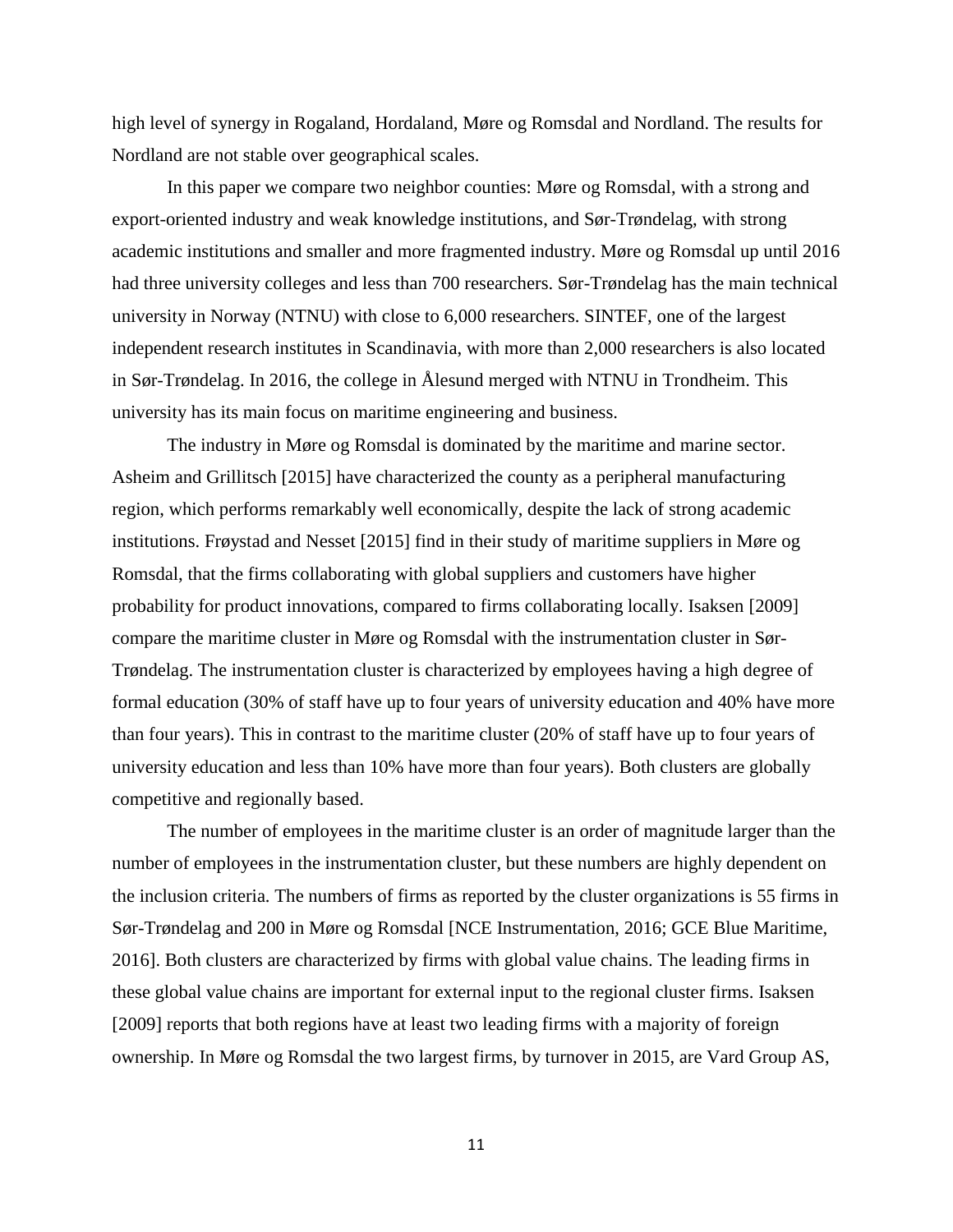owned by the Italian Fincantiere group, and Rolls-Royce Marine AS, dominated by UK owners. Both are leading firms in the maritime industry.

The largest firms in Sør-Trøndelag are Reitangruppen AS, mainly in groceries, and the publically funded St Olav Hospital. Møre og Romsdal is also the center for fish export from Norway. Fløysand *et al*. [2012] reports that the maritime cluster in Møre og Romsdal is organized bottom-up, whereas most other clusters in Norway are top-down organized. Mediumtech manufacturing firms dominate in this county, whereas in Sør-Trøndelag, small firms in high-tech manufacturing and high-tech services dominate [Strand and Leydesdorff, 2013]. The example of two neighboring counties, which are so different, makes this a very interesting case to study. A comparison between relevant indicators for the two counties is given in Table 1 below. The TH synergy is compared to R&D expenditure and export income from the region. The table also gives information about the turnover and ownership of the 500 largest firms in each county.

| <b>Indicators</b>                         | Møre og Romsdal         | Sør-Trøndelag   |
|-------------------------------------------|-------------------------|-----------------|
| TH Synergy $(T_{GOT})$                    | $-0.421 \text{ bits}^7$ | $-0.204$ bits   |
| TH <i>int</i> . Synergy $(T_{GOT}^{int})$ | $-0.24$ bits            | $-0.027$ bits   |
| R&D expenditure per capita                | 3.503 NOK $8$           | 24.094 NOK      |
| (NIFU-STEP, 2011)                         |                         |                 |
| Export pr. Employees                      | 711.000 NOK             | 178.000 NOK     |
| (Menon, 2012)                             |                         |                 |
| Population                                | 249.000                 | 287.000         |
| (Menon, 2012)                             |                         |                 |
| Turnover in the                           | 170 billion NOK         | 185 billion NOK |
| 500 largest firms <sup>9</sup> in 2013    |                         |                 |
| Foreign-owned firms <sup>10</sup> amongst | 44                      | 39              |
| the 500 largest firms in 2013             |                         |                 |
| Turnover in foreign firms                 | 24%                     | 9%              |

<sup>7</sup> Bits of Information

 $\overline{a}$ 

 $8$  Norwegian kroner, 1 NOK= 0.118 Euro or 0.134 \$

<sup>9</sup> Turnover based on data from Purehelp.no

<sup>10</sup> Ownership data from Proff.no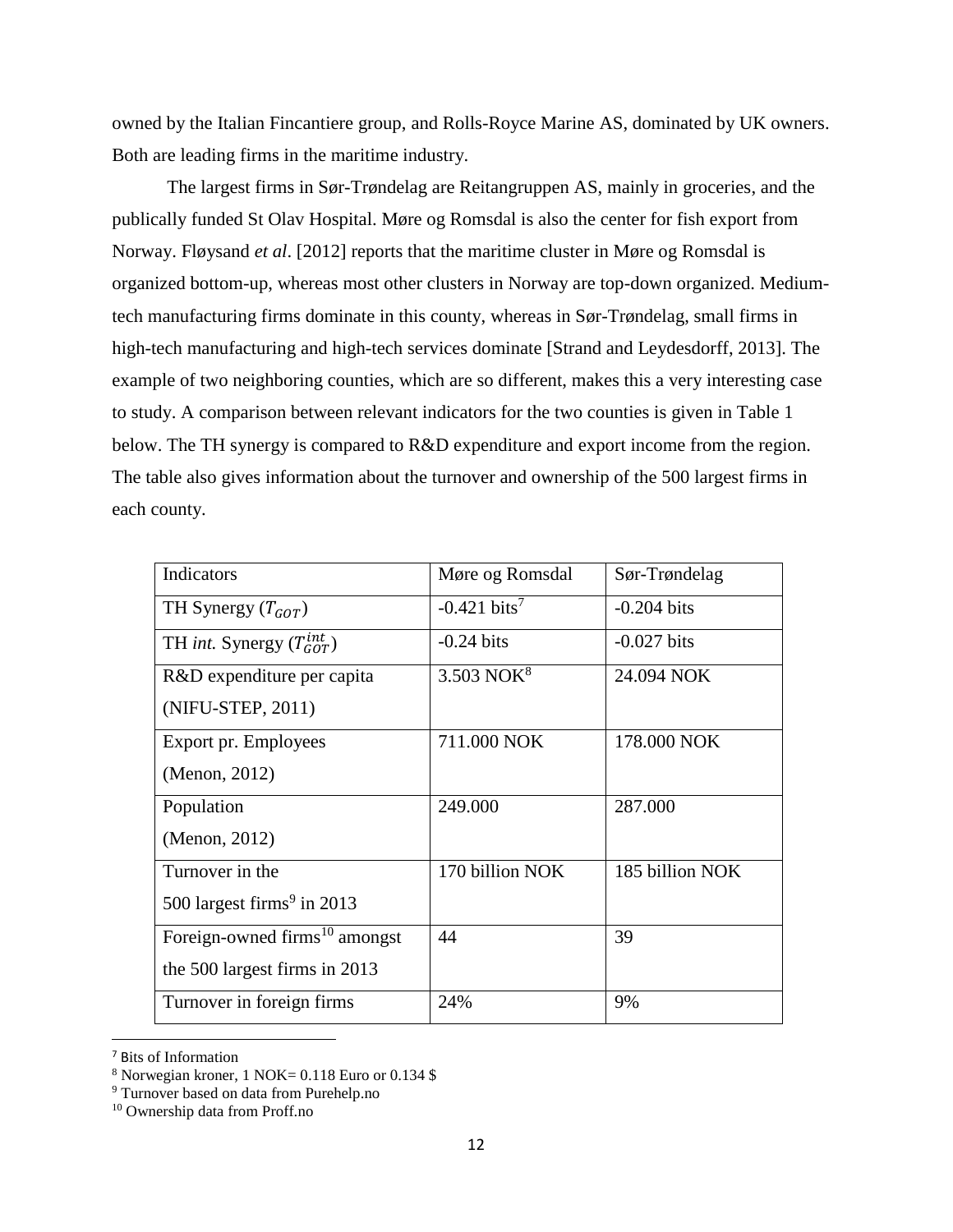| compared to domestic                  |      |      |
|---------------------------------------|------|------|
| $(R_{int}/R)/(T_{GOT}^{int}/T_{GOT})$ | 0.25 | 0.68 |

Table 1. Characteristics of the two counties studied in this paper.

#### **Results, discussion**

We performed the calculations for the Sør-Trøndelag and Møre og Romsdal counties by focusing on the 500 firms with highest turnover. There are 39 foreign-owned firms in Sør-Trøndelag and 44 foreign-owned firms in Møre og Romsdal among these 500. As indicated in Table 1 the summary turnover is approximately 185 billion NOK and 170 billion NOK, respectively.

The total Sør-Trøndelag county ternary synergy  $T_{GOT}$  estimated for all 500 county firms is –0.204 (in bits of information). The part of the synergy generated by foreign-owned firms  $(T_{GOT}^{int} = -0.027$  bits of information). The ratio of internationally generated synergy surplus  $T_{GOT}^{int}$ to total synergy  $T_{GOT}$  vs. internationally generated turnover  $R_{int}$ to summary turnover  $R$  is presented in Figure 3. The end points 0 and 1 are analytical values. The conclusion is that this data can be approximated by a concave polynomial function.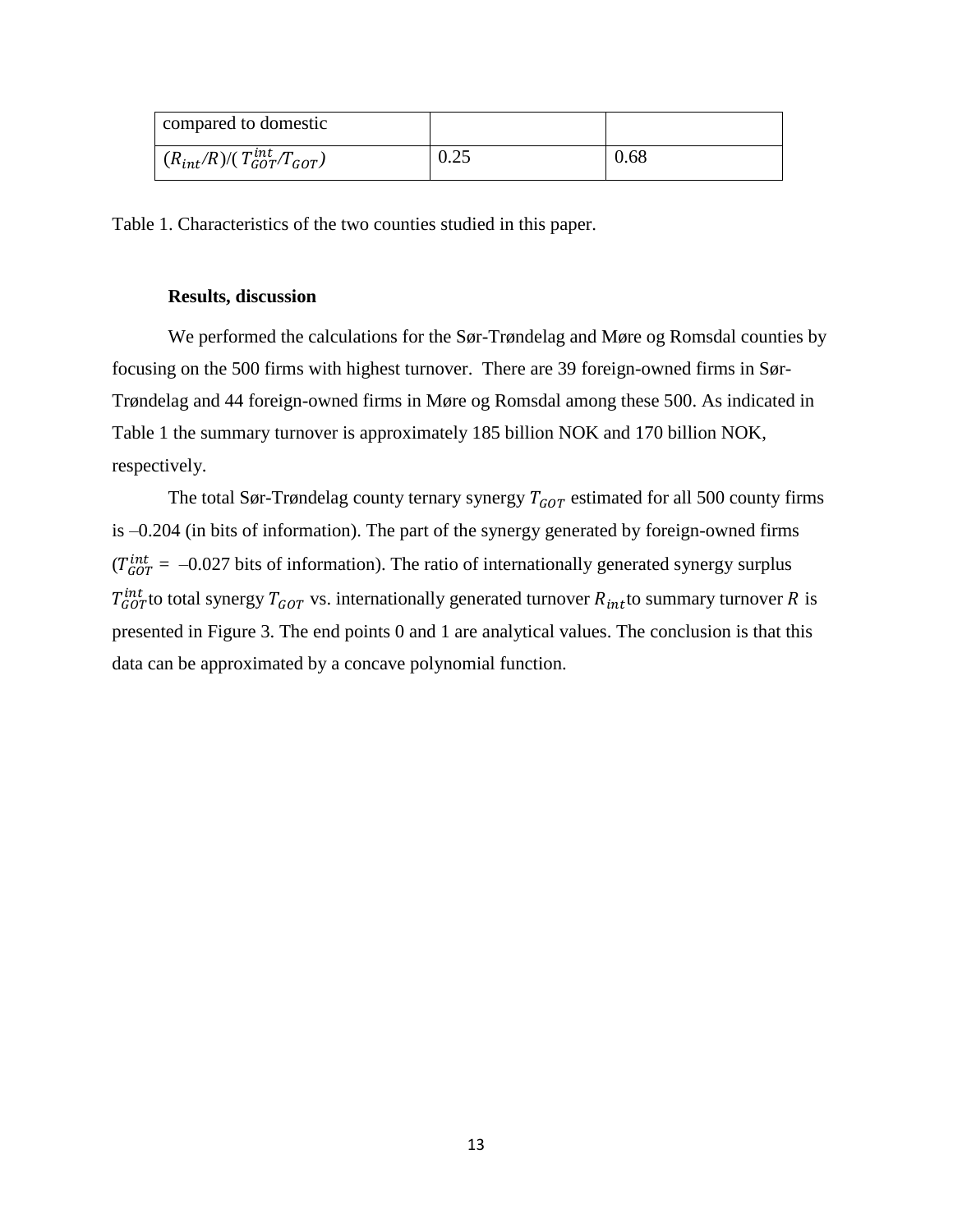

Figure 3. The ratio of internationally generated synergy  $T_{GOT}^{int}$  to summary region synergy  $T_{GOT}$  vs. the ratio of international turnover  $R_{int}$  to summary region turnover R for Sør-Trøndelag. The end points 0 and 1 are the analytical values and solid line is the polynomial approximations.

The best fit to the data is a slightly concave function. This may indicate that the efficiency of the relative internationally generated synergy surplus in terms of the relative aggregate turnover would grow as the share of internationally generated synergy increases. The distribution of foreign-owned firms by technology groups in general follows the distribution of the domestically owned firms (Figure 4). The main spheres of activity of domestically owned firms correspond to the second (manufacturing, mining and quarrying, and other industry), third (construction), fourth (wholesale and retail trade, transportation and storage, accommodation, and food service activities), and eighth (professional, scientific, technical, administration, and support service activities) technology groups with a focus on trade, transportation and food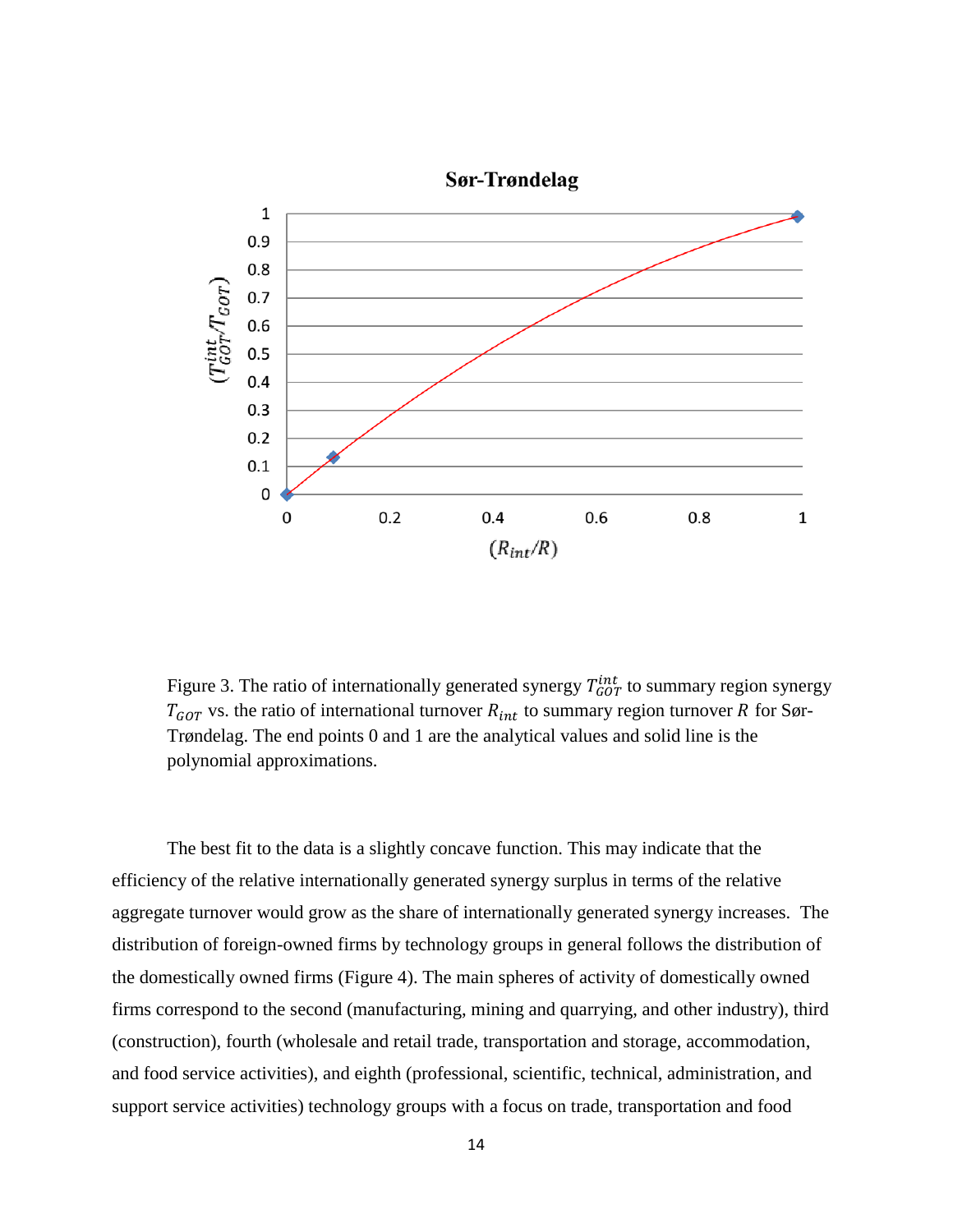service activities, while foreign-owned firms are mostly engaged in the activities corresponding to second, fourth and eighth technology groups with an emphasis on manufacturing, mining, and other industrial applications.



Figure 4. Log of the total number of firms and number of foreign-owned firms with respect to technology groups for Sør-Trøndelag county

Due to largely coinciding spheres of domestically and foreign-owned firms' activities international collaboration does not bring additional substantial diversification to the regional economy and regional exports, and there is a statistically and economically important relationship between export growth and income growth [Lewer and Berg 2003; Hidalgo and Hausmann 2009]. At the same time, boosting synergy in the international dimension demands additional efforts and expenses so that at initial stages with a comparatively low level of internationally owned firms the return is not so substantial. The specific role of foreign-owned companies is that they can be considered a form of foreign investment, which has an effect on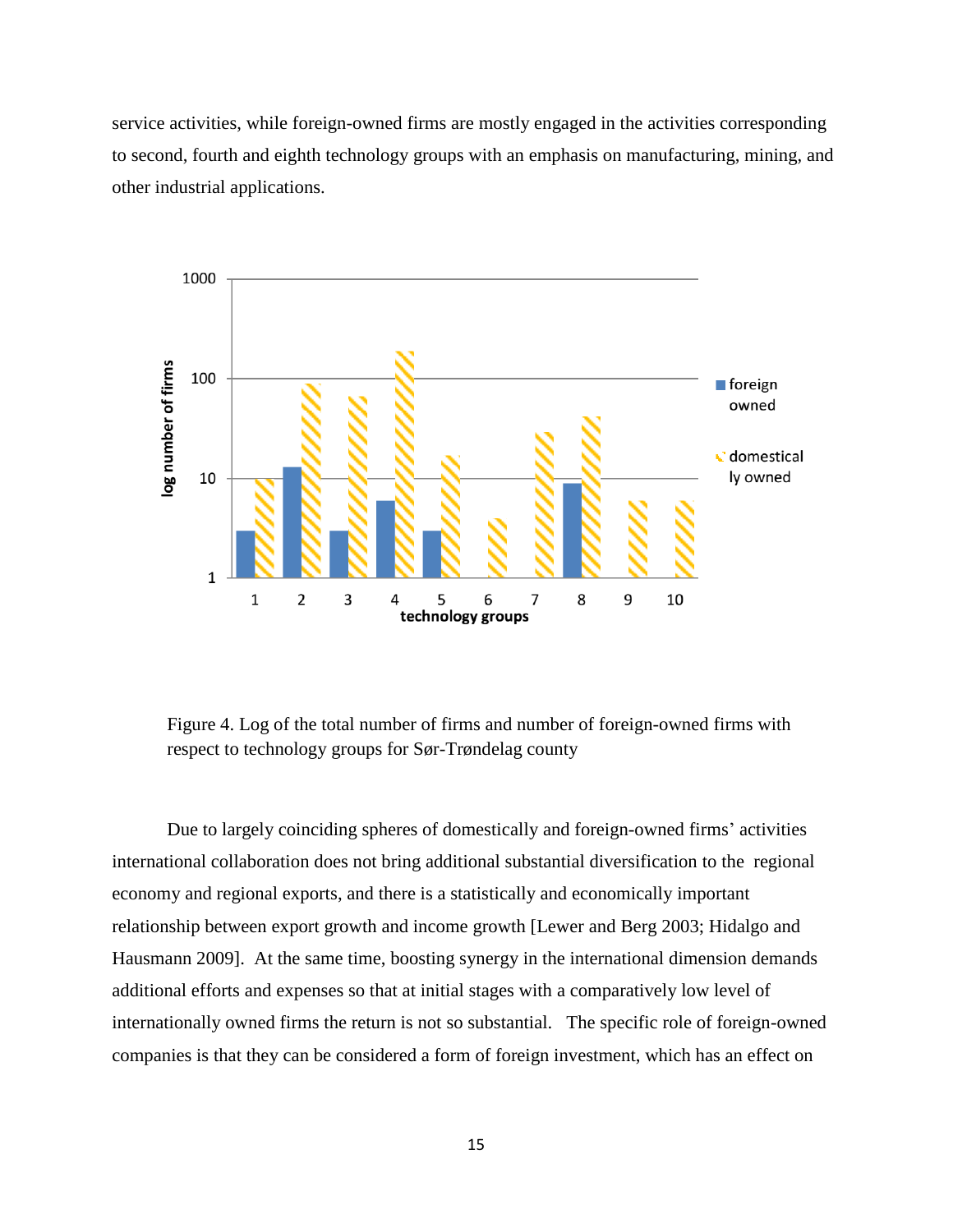the knowledge transfer, information sharing, technology spillover, and the development of human capital.

Furthermore, one should consider the effect of foreign-owned companies on the development of regional innovation systems, as international collaboration brings an additional dimension to university-industry-government relations. From the literature related to the cluster theories, the concept of "local buzz-global pipelines" is well known [Bathelt et al., 2004]. The local knowledge flows are characterized by informal exchanges of applied knowledge related to ongoing projects, this "local buzz" is highly efficient given that the actors are co-located. The global knowledge flow relates to contact with customers in global markets, this "global pipeline" brings state of the art knowledge from global markets back to the local cluster. This means that local, or national, knowledge institutions may be by-passed by this global pipelines if they don't interact with local industries.

GVC literature is mainly concerned with governance and upgrading of the global value chains [Gereffi and Lee, 2012]. Governance is the coordination of economic activities through non-market activities [Humphrey and Schmitz, 2002] and upgrading refers to shift of activities due to increasing competitive pressure. These authors also stress that "governance is particularly important for the generation, transfer and diffusion of knowledge leading to innovation." In the governance of GVCs, the lead firms play an important role as described in detail by Gereffi and Lee [2012].

In Møre og Romsdal, the total county ternary synergy  $T_{GOT}$  estimated for all 500 county firms equals –0.421 bits of information. This value twice exceeds the value of Sør-Trøndelag. A large part of total synergy is generated by foreign-owned firms  $(T_{GOT}^{int})$  –0.396 bits. The ratio of internationally generated synergy surplus  $T_{GOT}^{int}$  to total synergy  $T_{GOT}$  vs. internationally generated turnover  $R_{int}$  to total turnover R is presented in Figure5. The end points 0 and 1 are again analytical values. The form of the curve corresponds to the curve B of Figure 1.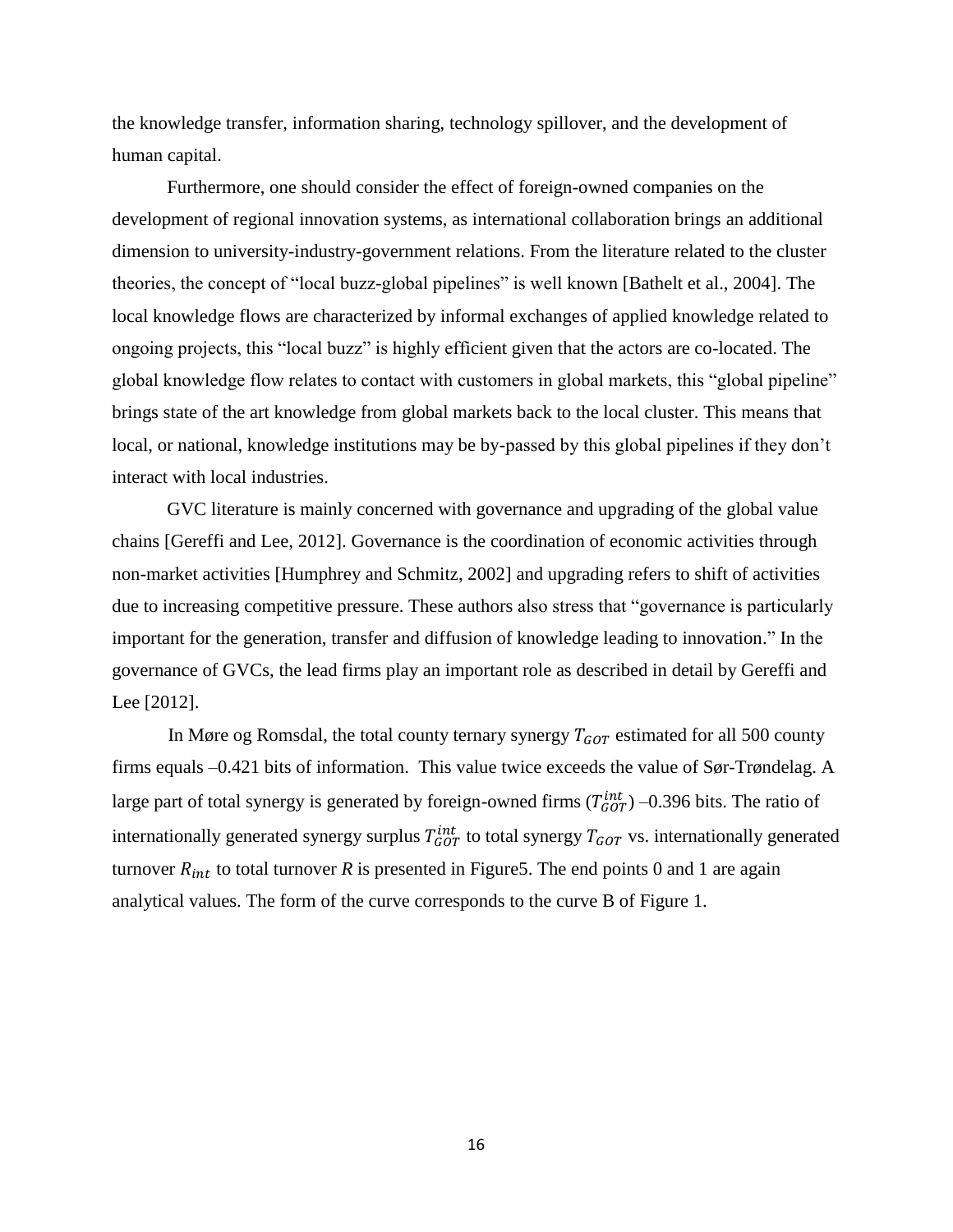

Figure 5. The ratio of internationally generated synergy  $T_{GOT}^{int}$  to total regional synergy  $T_{GOT}$  vs. the ratio of international turnover  $R_{int}$  to total regional turnover R for Møre og Romsdal. The end points 0 and 1 are analytical values and the solid line is the polynomial approximations.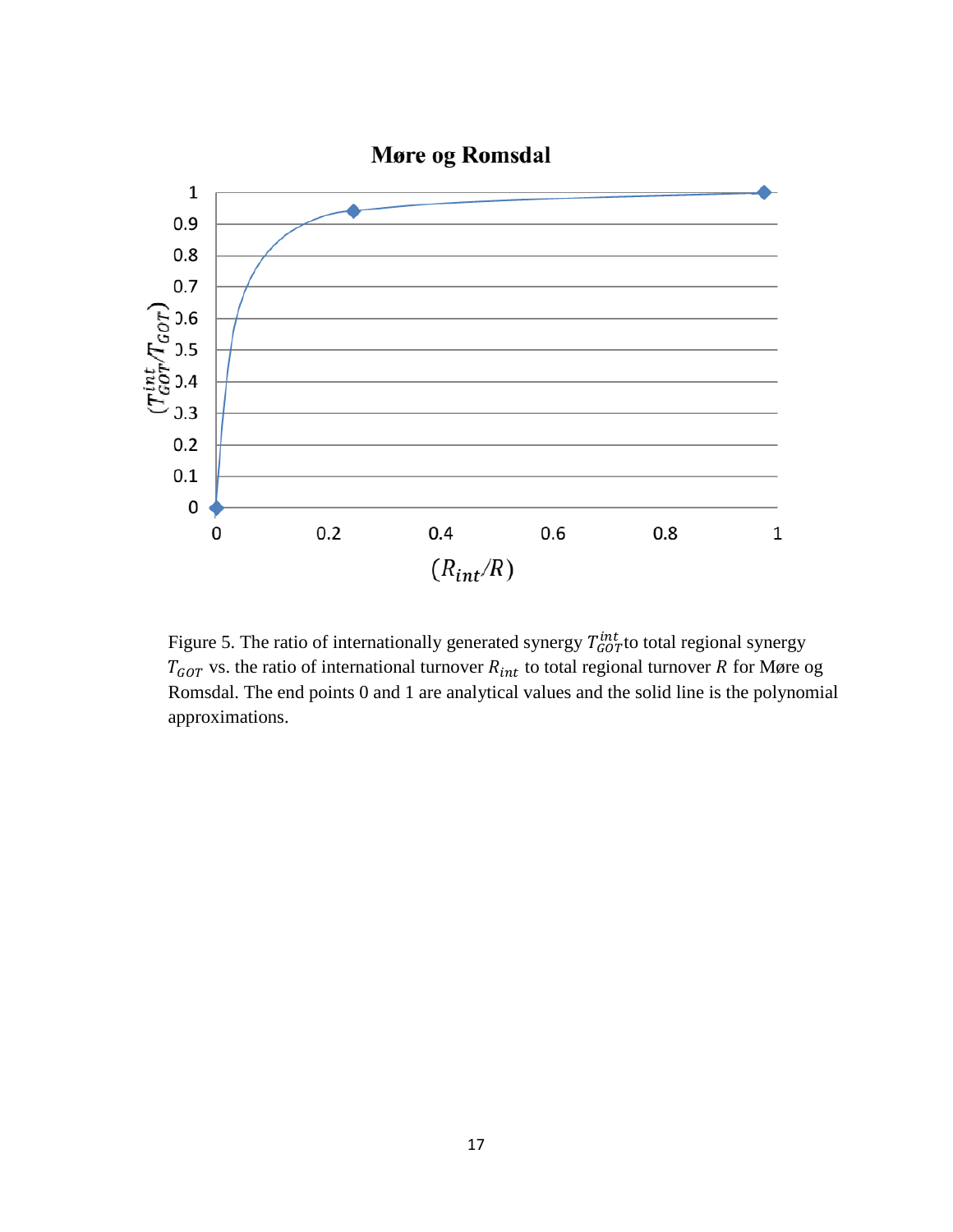

Figure 6. Log of the total number of firms and number of foreign-owned firms with respect to technology groups for Møre og Romsdal county

When comparing results for the two counties the difference is striking. Most of the synergy in Møre og Romsdal is attributed to the firms with foreign ownership, whereas foreignowned firms account for only a small part of the synergy in Sør-Trøndelag. Based on previous calculations using data for all Norwegian firms, one would expect the production- and exportoriented county of Møre og Romsdal to demonstrate other characteristics than the more scienceand knowledge-oriented county of Sør-Tøndelag [Strand and Leydesdorff, 2013]. However these results in Figure 6 are rather extreme.

Based on the knowledge of the two counties we would expect foreign ownership in lowand medium-tech industries, such as shipbuilding and ship equipment production. Generally, global integrated value chains characterize the maritime offshore industry. The firms are mature, well-established, and large. In Sør-Trøndelag, we would expect a higher number of new, small high-tech companies in their growing phase. These small firms will have relatively small turnover compared to the more mature firms in Møre og Romsdal. We would expect that an analysis of a larger share of firms for both counties would dampen the effect for Møre og Romsdal and increase the effect of foreign ownership on synergy in Sør-Trøndelag. (However,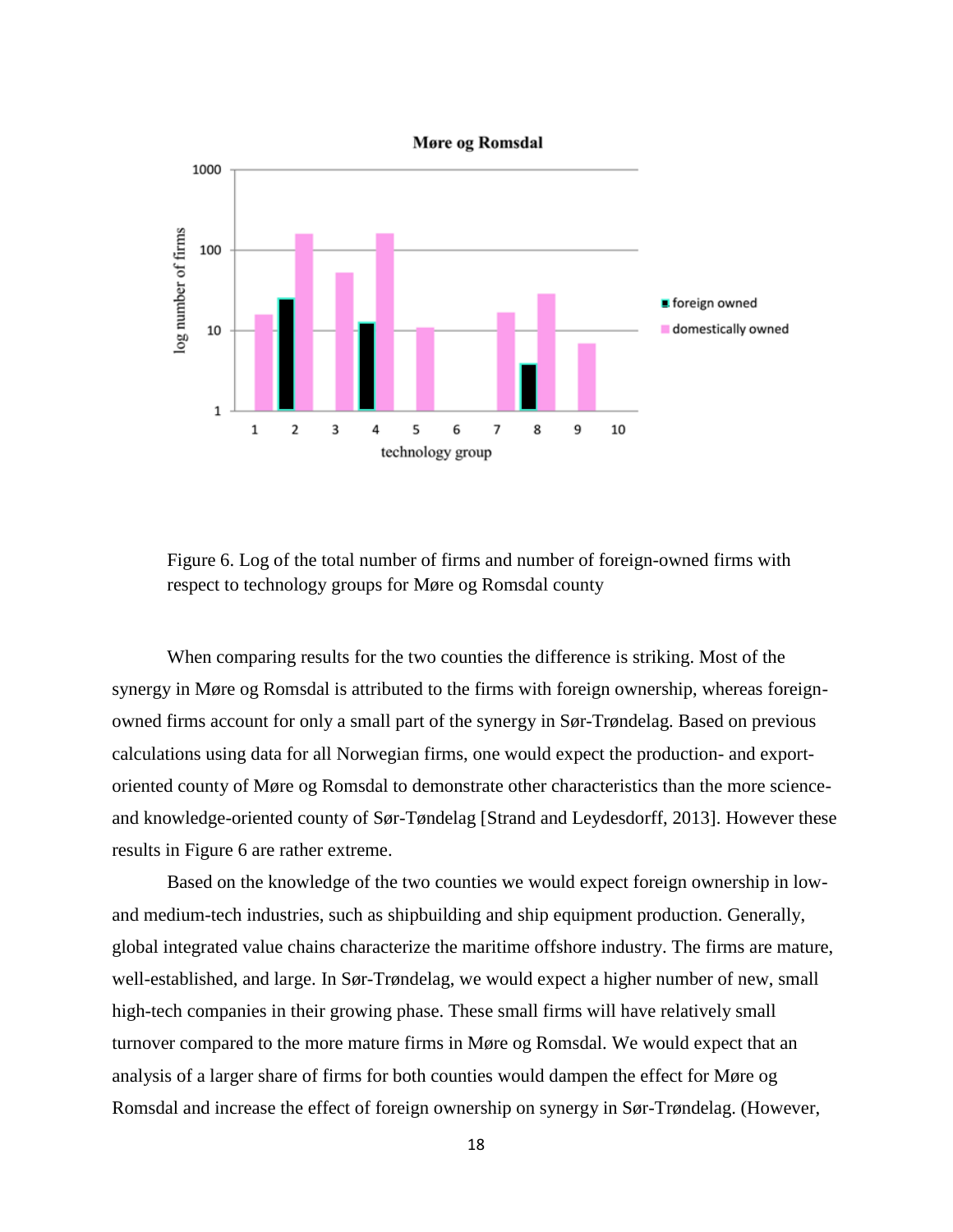inclusion of ownership data requires two separate databases to be matched manually for each firm)

This said, how can it be that a county like Sør-Trøndelag with ten times the number of academics and researchers compared with Møre og Romsdal, does not demonstrate the same level of Triple Helix synergy? Can this be a sign of fragmentation, as reported by Onsager et al. [2010], or "parallel worlds", as reported by OECD [2006], in the situation for the academic institutions in Sør-Trøndelag? Is it so that researchers at these institutions prefer career-relevant academic research in favor of working together with the industry on more applied (and perhaps less easily publishable) problems? Alternatively, is it so that the knowledge resources in Sør-Trøndelag act like a knowledge bank for national industry and that the results of the knowledge transfer from these institutions can only be detected in the industrial regions where it is implemented?

The industrial structure as such may also affect the results. For example, a large offshore construction vessel with a price tag of several billons NOK (Norwegian kroner) needs a huge number of regional suppliers compared with a high-tech firm producing a small series of advanced instrumentation. But an alternative would be provided by the previously mentioned local buzz-global pipeline hypotheses, where industry-relevant knowledge flows directly from global customers to the local cluster firms. It has previously been suggested [Strand and Leydesdorff, 2013] that the national knowledge institutions may be bypassed if not relevant.

For small firms located in a regional cluster where the central role is played by internationally owned firms, like in Møre og Romsdal, this may provide opportunities for "piggybacking" where the small firms follow the internationally leading firms. By this mechanism, small cluster firms with little recourse can still be able to obtain international contracts and generate export income on global markets.

The role of the knowledge institutions (academia) is very interesting because of the merger between a strong academic partner (NTNU) and a more applied and industry-focused regional university college in Ålesund. According to GVC and cluster literature, the knowledge institutions play a central role in the various improvement processes caused by competitive pressure and new knowledge. Upgrading takes place both vertically along the value chains and horizontally among the cluster firms. Interaction between the strong academic institutions in Sør-Trøndelag and the strong industry may enhance the cluster and value chain improvement.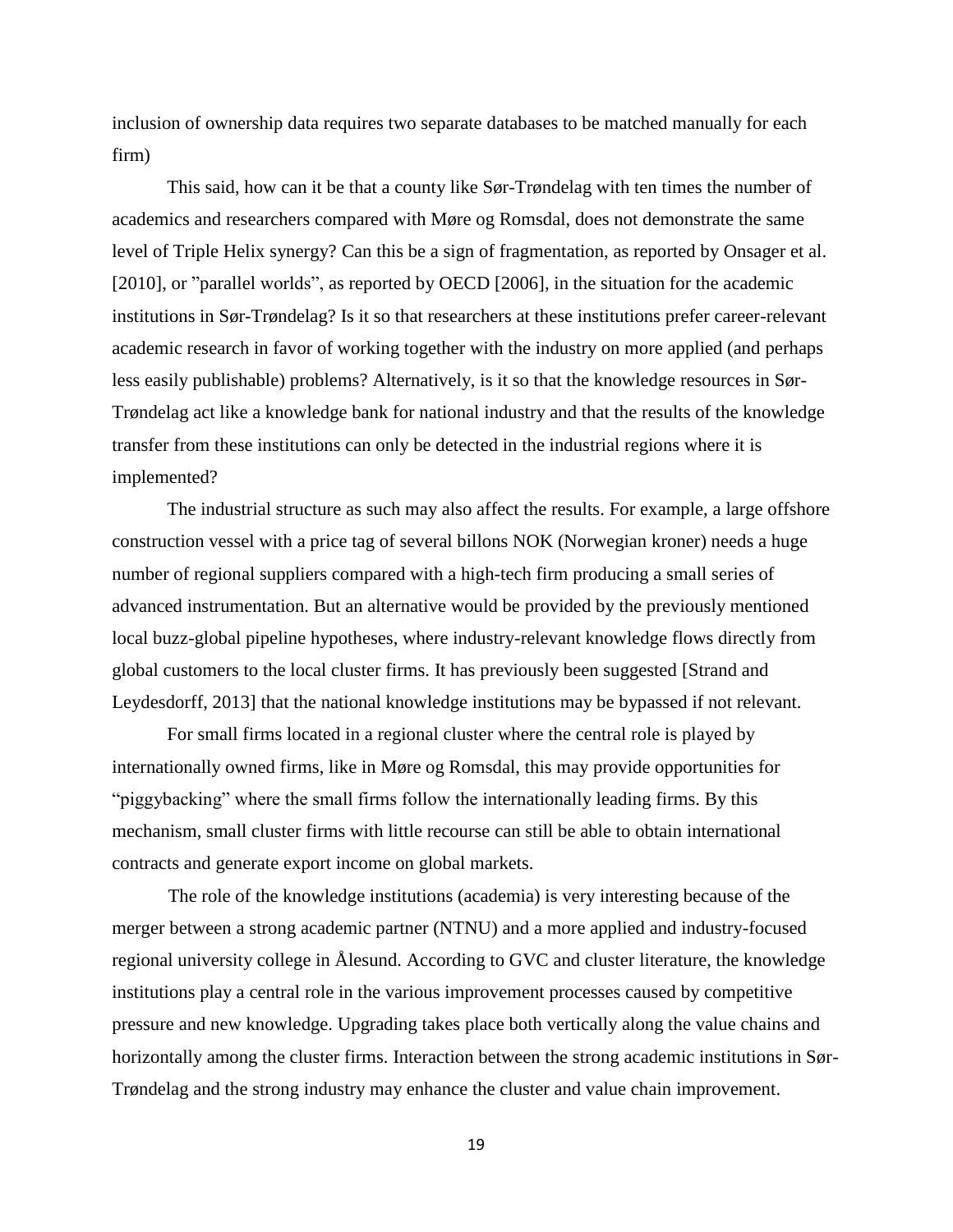Likewise, there is a danger that the industry-focused knowledge institution embedded in the maritime cluster will be directed towards more academic and less applied research.

National and regional governments have also an important role in developing conditions that are attractive to the leading firms. Internationally owned leading firms are more likely to locate their R&D facilities in regions and countries with favorable research funding and strong knowledge institutions. Governmental research policies should encourage the interaction between firms and knowledge institutions in order to enhance the understanding of challenges faced by industry that can perhaps be solved with new knowledge from academia.

#### **Conclusion**

By using ownership data for the 500 largest firms in terms of turnover in two neighboring counties, we showed that foreign ownership has a strong effect on synergy. From previous studies we know that the level of triple helix synergy is higher in Møre og Romsdal, compared to Sør-Trøndelag. However, the ratio  $(R^{int}/R)/(T_{GOT}^{int}/T_{GOT})$  in Sør-Trøndelag (0.68) is approximately two and half times larger than that in Møre og Romsdal (0.25). In other words, the relative international synergy increment efficiency, in terms of relative turnover, is higher in Sør-Trøndelag than in Møre og Romsdal. This result can be explained by the larger R&D expenditure per capita in Sør-Trøndelag. The result suggests that it is easier to improve the TH synergy in Sør-Trøndelag than in Møre og Romsdal, since the available potential has not yet been fully used.

From a methodological perspective, our results show that one can link the abstract concept of Triple Helix synergy, measured in bits of information, to more familiar economic terms like turnover. Variations in industry structure as well as maturity of the industry between the two counties may explain the strong effects that were detected. We expect that the inclusion of more firms will dampen these effects; however, this remains to be shown.

What can one do to enhance synergy in a region? Answers from Triple Helix theory, cluster theory and research on GVC all point to the role of increased interactions. From the perspective of Triple Helix theory, the interactions are between the actors in industry, academia and government. Cluster theory points to interactions and localized learning among the firms in a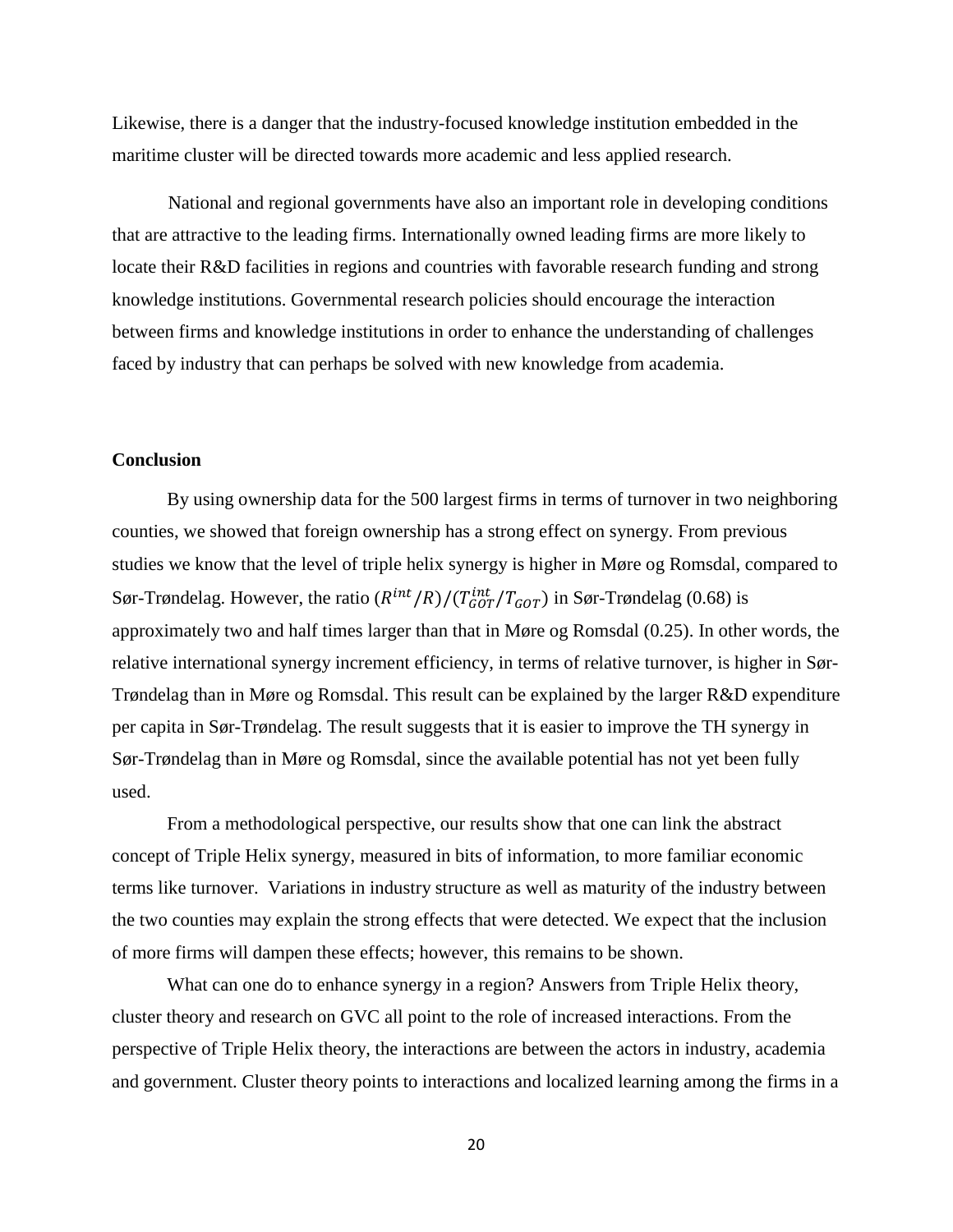cluster, whereas GVC emphasizes the role of interaction between the firms and the global customer. The findings from the three streams of research and the results from the perfomed calculations point to the central role of the internationally owned firms in the clusters. Internationally owned firms seem to be a key element for enhancing synergy in a region; but further research is needed for clarifying the various aspects of the roles of lead firms. The observed effect may be due to the relations between the knowledge institutions, the government and other firms in the region.

#### **Acknowledgements**

This paper was presented at the conference Cross-Border Markets of Goods and Services: Issues for Research, held by the Far Eastern Federal University in Vladivostok, Russia, May 27-28, 2015. We acknowledge comments and feedback from several colleagues in the discussion. We thank two anonymous reviewers for insightful comments and suggestions for improvements of the manuscript. Inga Ivanova acknowledges support within the framework of the Basic Research Program at the National Research University Higher School of Economics (NRU HSE) and within the framework of a subsidy by the Russian Academic Excellence Project '5-100'.

# **Conflict of interests**

The authors declare that they have no conflicts of interest.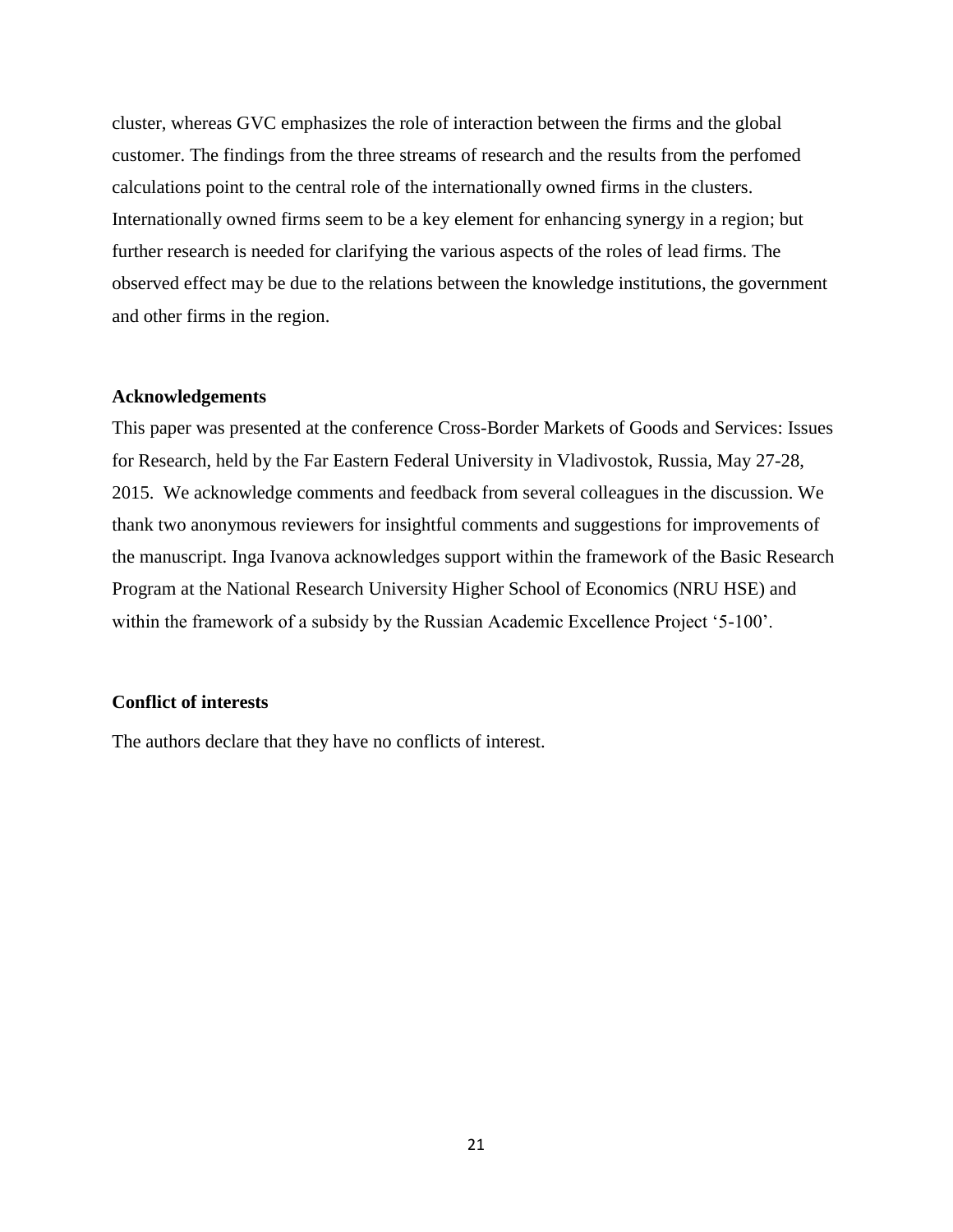#### **References**

Abramson, N. (1963). *Information Theory and Coding*. New York, etc.: McGraw Hill.

Ashby, W. R. (1964). Constraint analysis of many-dimensional relations. *General Systems Yearbook, 9*, 99-105.

Asheim, B. T., & Grillitsch, M. (2015). *Smart specialisation: Sources for new path development in peripheral manufacturing region.* In Strand, Ø., Nesset, E., Yndestad, H. (Eds.),

Fragmentering eller mobilisering? Regional utvikling i Nordvest, 87-113. Ålesund, Norway: Forlag1

Asheim, B.T., & Isaksen, A. (2002), Regional Innovation Systems: The Integration of Local 'Sticky' and Global 'Ubiquitous' Knowledge, Journal of Technology Transfer, Vol. 27, No. 1, pp. 77-86.

Bathelt, H., Malmberg, A., Maskell, P. (2004). Clusters and knowledge: local buzz, global pipelines and the process of knowledge creation*. Progress in Human Geography*, 28(1), 31-56. Blau, P. & Schoenherr, R. (1971).*The Structure of Organizations*. New York: Basic Books, 435

pp.

GCE Blue Maritime. (2016).<http://www.bluemaritimecluster.no/> Accessed 15.04.2016

Cooke, P. (1992) Regional innovation systems: competitive regulation in the new Europe, *Geoforum 23*, pp. 365-382.

Cooke, P., Memedovic, O. (2003). Strategies for regional innovation systems: Learning transfer and applications.

[http://www.unido.org/fileadmin/import/11898\\_June2003\\_CookePaperRegional\\_Innovation\\_Syst](http://www.unido.org/fileadmin/import/11898_June2003_CookePaperRegional_Innovation_Systems.3.pdf%20%20Accessed) [ems.3.pdf%20 Accessed](http://www.unido.org/fileadmin/import/11898_June2003_CookePaperRegional_Innovation_Systems.3.pdf%20%20Accessed) 2008.04.2016

Eurostat (2008). *NACE Rev.2 – Statistical classification of economic activities in the European Community*, Luxemburg: Office for Official Publications of the European Communities, [http://gac.gov.ge/files/safasuri/2\\_3.pdf](http://gac.gov.ge/files/safasuri/2_3.pdf)

Fløysand, A., Jakobsen, S.E., Bjarnar, O. (2012). The dynamism of clustering: Interweaving material and discursive processes. *Geoforum,* 43, 948-958.

Freeman, C. (1987). Technology policy and economic performance: Lessons from Japan. London: Pinter.

Frøystad, M. K., & Nesset, E. (2015). Geographical sources of innovation for upstream companies in a regional maritime cluster. In Strand, Ø., Nesset, E., Yndestad, H. (Eds.),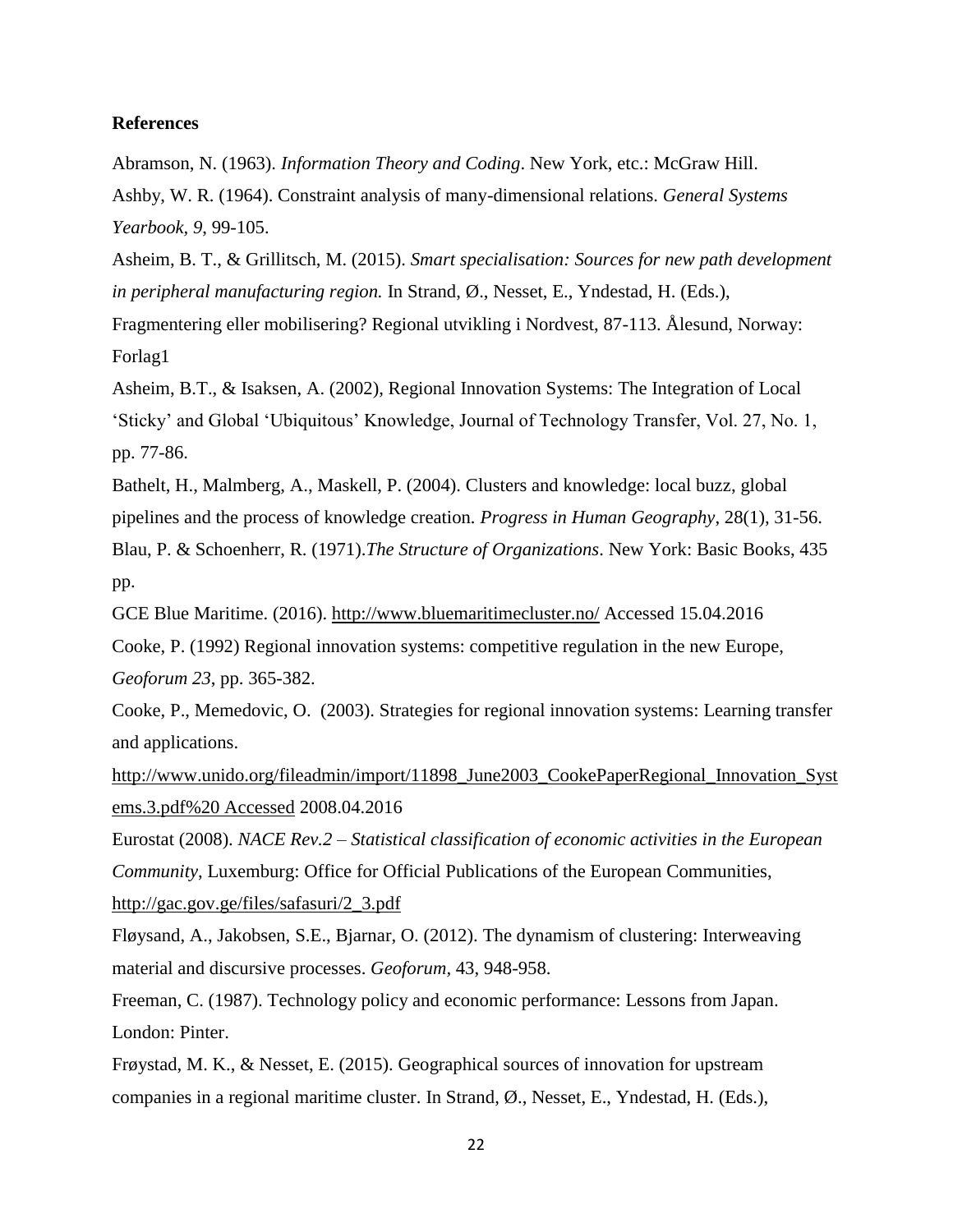Fragmentering eller mobilisering? Regional utvikling i Nordvest, 87-113. Ålesund, Norway: Forlag1

Gereffi, G., (1994). The Organisation of Buyer-Driven Global Commodity Chains: How US Retailers Shape Overseas Production Networks. In G. Gereffi, and M. Korzeniewicz (Eds), Commodity Chains and Global Capitalism. Westport, CT: Praeger.

Gereffi, G., Lee, J. (2012). Why the world suddenly cares about global supply chains. *Journal of Supply Chain Management*, 48(3), 24-32

Gereffi, G., Lee, J. (2016). Economic and Social upgrading in Global Value Chains and Industrial Clusters: Why Governance Matters, *Journal of Business Ethics*, 133, 25-38.

Hidalgo, C. A. and Hausmann, R. (2009). The building blocks of economic complexity. *Proceedings of the National Academy of Sciences 106*(26). 10570–75.

Humphrey, J., Schmitz, (2002). How does insertion in global value chains affect upgrading in industrial clusters? *Regional Studies*, *9*(36), 1017-1027.

Isaksen, A. (2009). Innovation dynamics of global competitive regional clusters: the case of the Norwegian center of expertise, *Reg. Stud.* 43 (9), 1155–1166.

Isaksen, A. & Onsager, K. (2010). Regions, network and innovation performance: the case of knowledge-intensive industries in Norway, *Eur. Urban Reg. Stud.* 17 (3), 227–243.

Isaksen, A., & Karlsen, J. (2012). Can small regions construct regional advanteges? The case of four Norwegian regions. *European Urban and Regional Studies* 20(2), 245-257.

Krippendorff, K. (2009). Information of Interactions in Complex Systems. *International Journal of General Systems, 38*(6), 669-680.

Lengyel, B., Leydesdorff, L. (2011). Regional Innovation Systems in Hungary: The failing Synergy at the National Level. *Regional Studies 45*(5) (2011), 677-693.

Leydesdorff, L., Dolfsma, W., & Van der Panne, G. (2006). Measuring the Knowledge Base of an Economy in terms of Triple -Helix Relations among 'Technology, Organization, and Territory' *Research Policy, 35* (2), 181-199.

Leydesdorff, L., & Etzkowitz, H. (1996). Emergence of a Triple Helix of University – Industry Government relations, *Science and Public Policy* 23, 279-286.

Leydesdorff, L. & Fritsch, M. (2006). Measuring the knowledge base of regional innovation systems in Germany in terms of a Triple Helix dynamics, *Research Policy 35* 1538-1553.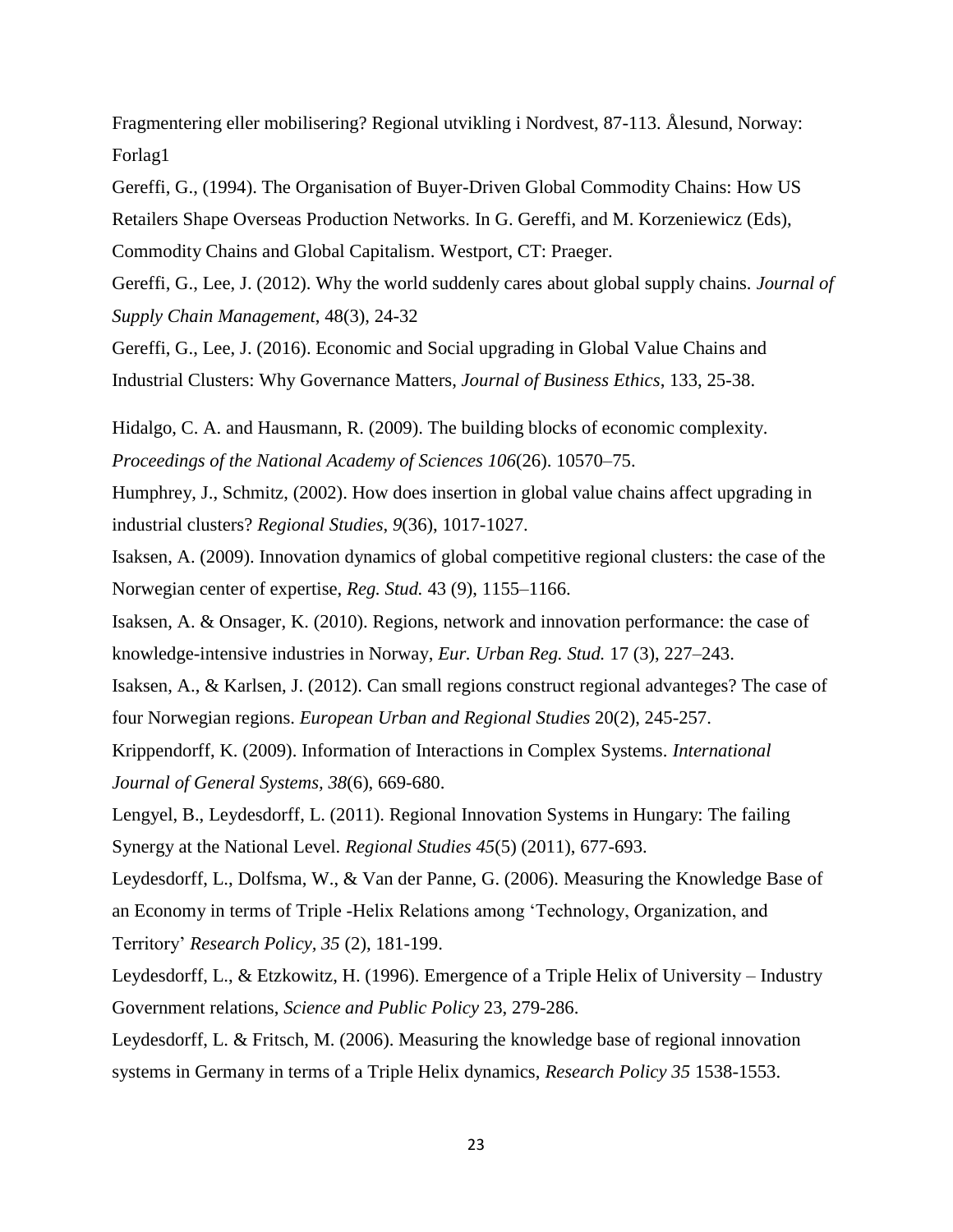Leydesdorff, L. & Ivanova, I, (2014). Mutual Redundancies in Inter-human Communication Systems. Steps Towards a Calculus of Processing Meaning. *Journal of the Association for Information Science and Technology 65*(2), 386-399.

Leydesdorff, L., Perevodchikov, E., & Uvarov, A, (2015). Measuring Triple-Helix Synergy in the Russian Innovation Systems at Regional, Provincial, and National Levels, *Journal of the Association of Information Science and Technology* 66(5), 1001-1016.

Leydesdorff, L. & Strand, Ø (2013). The Swedish System of Innovation: Regional Synergies in a Knowledge-Based Economy. *Journal of the American Society for Information Science and Technology* 64(9) 1890-1902; DOI: 10.1002/asi.22895.

Lewer, J. J., & Berg, H. V. den (2003). How Large Is International Trade's Effect on Economic Growth? *Journal of Economic Surveys*, *17*(3). 363–96.

Lundquist, K. J., & Trippl, M. (2013). Distance, Proximity and Types of Cross-border Innovation Systems: A Conceptual Analysis. *Regional Studies, 47*(3), 450-460.

Lundvall, B.-Å. (1988). Innovation as an interactive process: from user–producer interaction to the national innovation systems. In: Dosi, G., Freeman, C., Nelson, R.R., Silverberg, G., Soete, L. (Eds.), *Technical Change and Economic Theory*. Pinter, London.

Lundvall, B.-Е. (1992). Introduction. In: Lundvall, B.-Е. (Ed.) *National systems of innovation: Towards a theory of innovation and interactive learning*. London: Pinter.

Maskell, P. and Malmberg, A. (1999a). The competitiveness of firms and regions:

'ubiquitification' and the importance of localized learning. *European Urban and Regional Studies 6*, 9-25.

Maskell, P. and Malmberg, A. (1999b). Localised learning and industrial competitiveness. Cambridge Journal of Economics 23, 167-185.

Ministry of Petroleum and Energy (2012). Norways's oil history in 5 minutes. Retrieved from [https://www.regjeringen.no/en/topics/energy/oil-and-gas/norways-oil-history-in-5-](https://www.regjeringen.no/en/topics/energy/oil-and-gas/norways-oil-history-in-5-minutes/id440538/)

[minutes/id440538/.](https://www.regjeringen.no/en/topics/energy/oil-and-gas/norways-oil-history-in-5-minutes/id440538/) Accessed 10.05.2016

Menon (2012). *Eksport fra norske regioner-Hvorfor så store forskjeller* (Norwegian) (Export from Norwegian regions- why are there so large differences?), Menon-publication nr. 2/2012. Retrieved from<http://menon.no/upload/2012/02/27/eksport-fra-norske-regioner-2009.pdf> Accessed 10.05.2016

NCE Instrumentation. (2016). http://ncei.no/english/ Accessed 15.04.2016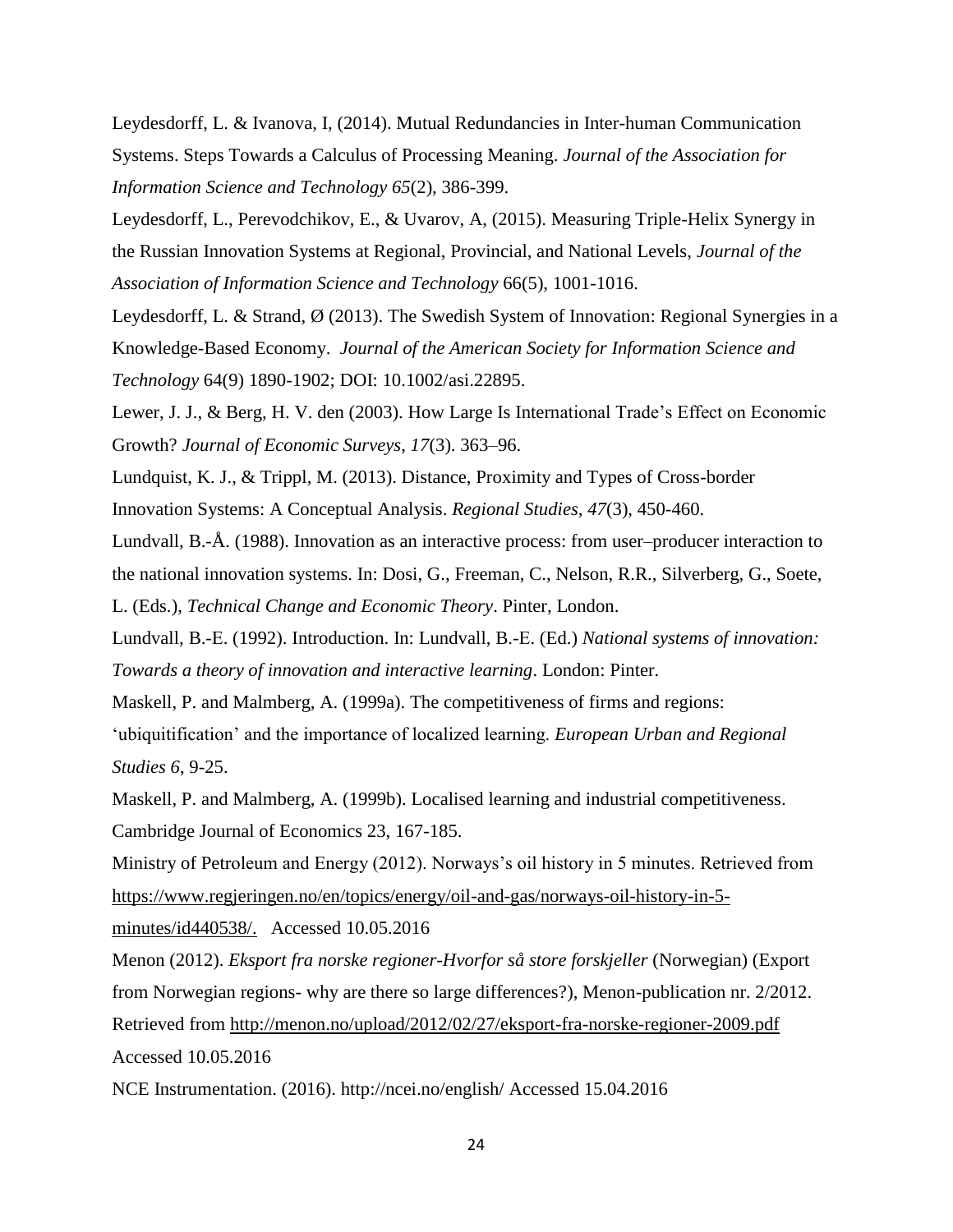OECD (2006). Supporting the contribution of higher education institutions to regional development, peer review report: Trøndelag (Mid-Norwegian Region), Norway 2006. retrieved April 15, 2011 from: http://www.oecd.org/dataoecd/8/2/37089380.pdf. 4 Onsager, K., Aslesen, H.W., Gundersen, F., Isaksen, A., Langeland, O. (2010*). City Regions, advantages and innovation*, NIBR report 2010(5), Oslo, 2010. Retrieved from: [http://www.nibr.no/uploads/publications/f1fcfca6cdf727353a4f99114e1b6f9e.pdf.](http://www.nibr.no/uploads/publications/f1fcfca6cdf727353a4f99114e1b6f9e.pdf) Accessed 10.05.2016

Strand, Ø., & Leydesdorff, L. (2013). Where may synergy be Indicated in the Norwegian Innovation System? Triple Helix Relations among Technology, Organization, and Geography, *Technological Forecasting and Social Change 80*(3), 471-484.

Theil, H. (1972). *Statistical Decomposition Analysis*. Amsterdam/ London: North-Holland. Van den Broek, J. & Smulder, H. (2013). The evolution of a cross - border regional innovation system: An institutional perspective. Regional Studies Association European Conference, Tampere. [http://www.regionalstudies.org/uploads/Van\\_Den\\_Broek\\_Smulders.pdf](http://www.regionalstudies.org/uploads/Van_Den_Broek_Smulders.pdf) Accessed 10.05.2016

Yeung, R.W. (2008)*. Information theory and network coding.* New York, NY*: Springer.*